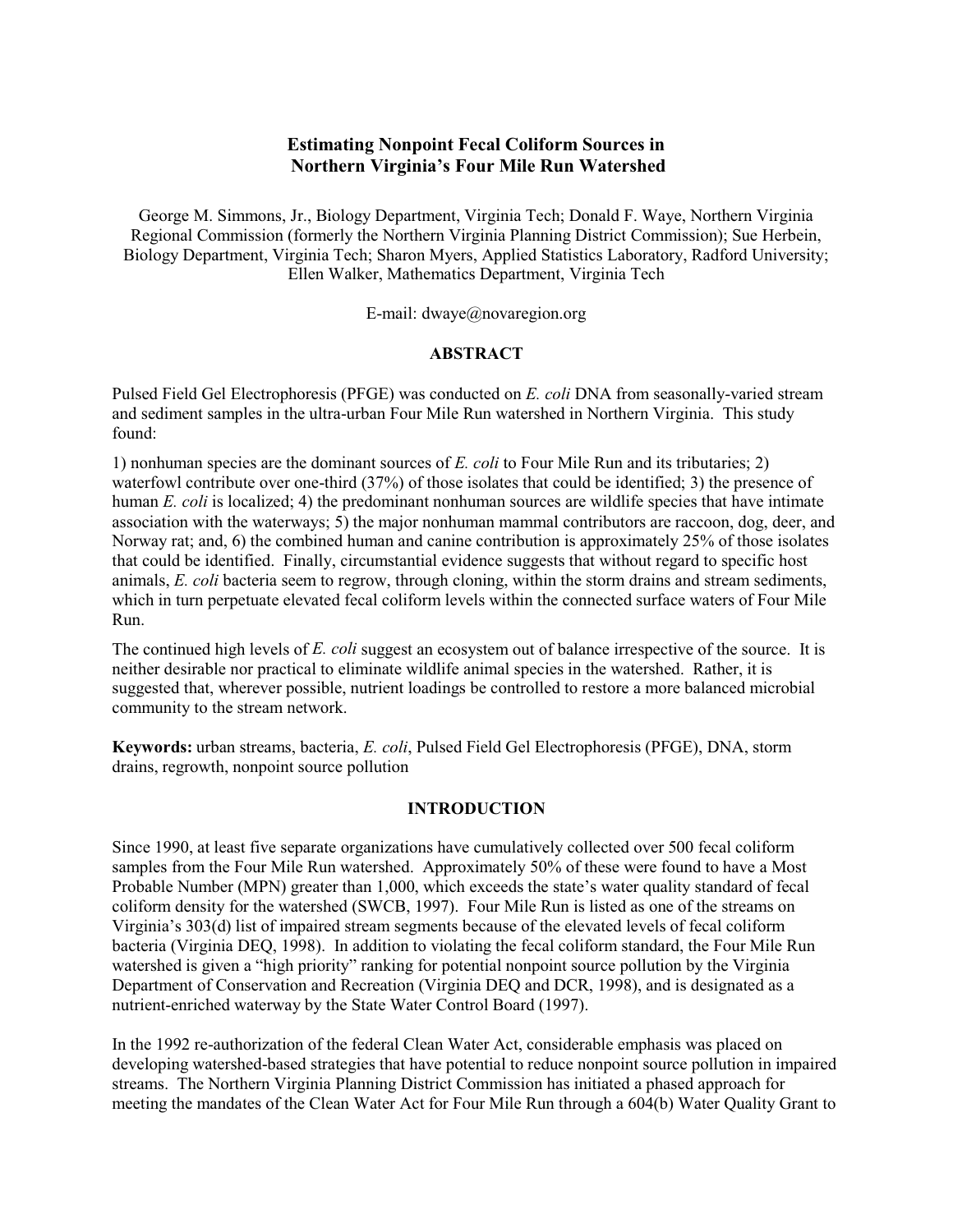Virginia DEO (NVPDC, 1998). This research serves as a starting point toward achieving this goal. The purpose of this research project was to determine potential animal sources for fecal coliform contamination of Four Mile Run and its tributaries in Northern Virginia.

#### Watershed Characteristics

The Four Mile Run watershed (12,600 acres, 19.7 square miles) is a densely populated urban watershed where the dominant land use is medium to high density residential housing. Approximately 165,000 people live in the watershed, resulting in a population density of 13 people per acre (over 8,000 people per square mile) (NVPDC, 1996a). There are two NPDES-permitted point source discharges in the watershed; a concrete batch plant near Shirlington and the Arlington Waste Water Treatment Plant (WWTP) near Route 1. The Arlington WWTP discharges into the tidal portion of Four Mile Run near its confluence with the Potomac River. There are no combined storm/sanitary sewer lines by design, and testing by NVPDC and Arlington County to determine the extent of cross-connections between the sanitary sewer system and the storm sewer system confirms the overall integrity of these separate sewer systems, with only minor problems occasionally discovered.

A very large pet population accompanies a very dense human population in the watershed. An NVPDC analysis from 1994 estimated the canine density of the watershed to be approximately one dog for every 10 people, resulting in a density of 1.3 dogs/acre (over 800 per square mile). The analysis further estimated that more than 2,400 kg (over 5,000 pounds) of fecal waste is deposited in the watershed on a daily basis, which is conservatively based on 150 g of solid waste per dog (one-third of a pound) [1.3] dogs/acre \* 12,600 acres. It was not assumed that all canine waste would make its way into the stream, but that the potential exists for some of this waste to serve as a source of fecal coliforms. Besides humans and dogs, the watershed contains a variety of mammals and waterfowl that have adapted to an urbanized landscape.

## **METHODS**

Details of the sampling protocol and procedures related to Quality Assurance and Quality Control (OA/QC) are contained in a separate QA/QC Plan. Pulsed Field Gel Electrophoresis (PFGE) is a widely used technique to resolve microbial strain recognition in clinical and natural environments (Goering, 1993; Maslow, et al., 1993; Edberg, et al., 1994; Buchrieser, et al., 1995; Tynkkynen, et al., 1999). Details of isolate selection for DNA analyses using the *NotI* restriction enzyme are summarized in the OA/OC document.

#### Sample Collection, Locations and Times

A total of 55 samples were collected in this study. Fecal coliform density was measured by the Fecal Coliform Direct Test using A-1 medium and the five tube, three dilution technique (Amer. Publ. Health Assoc., et al., 1992). Samples were taken from the water column, water-sediment slurries, and sediment cores. The locations for the samples used in this study are presented in Figure 1. Station location and their respective identification numbers are presented in Table 1.

Four seasonally varied sampling periods were used to characterize potential nonpoint fecal coliform sources to the Four Mile Run watershed. These were: August 1998 (summer period); May 1999 (spring period); November 1999 (fall period); and February 2000 (winter period). In addition, fecal coliform density samples were taken in June 2000, but DNA results from this sampling period are not included in this study.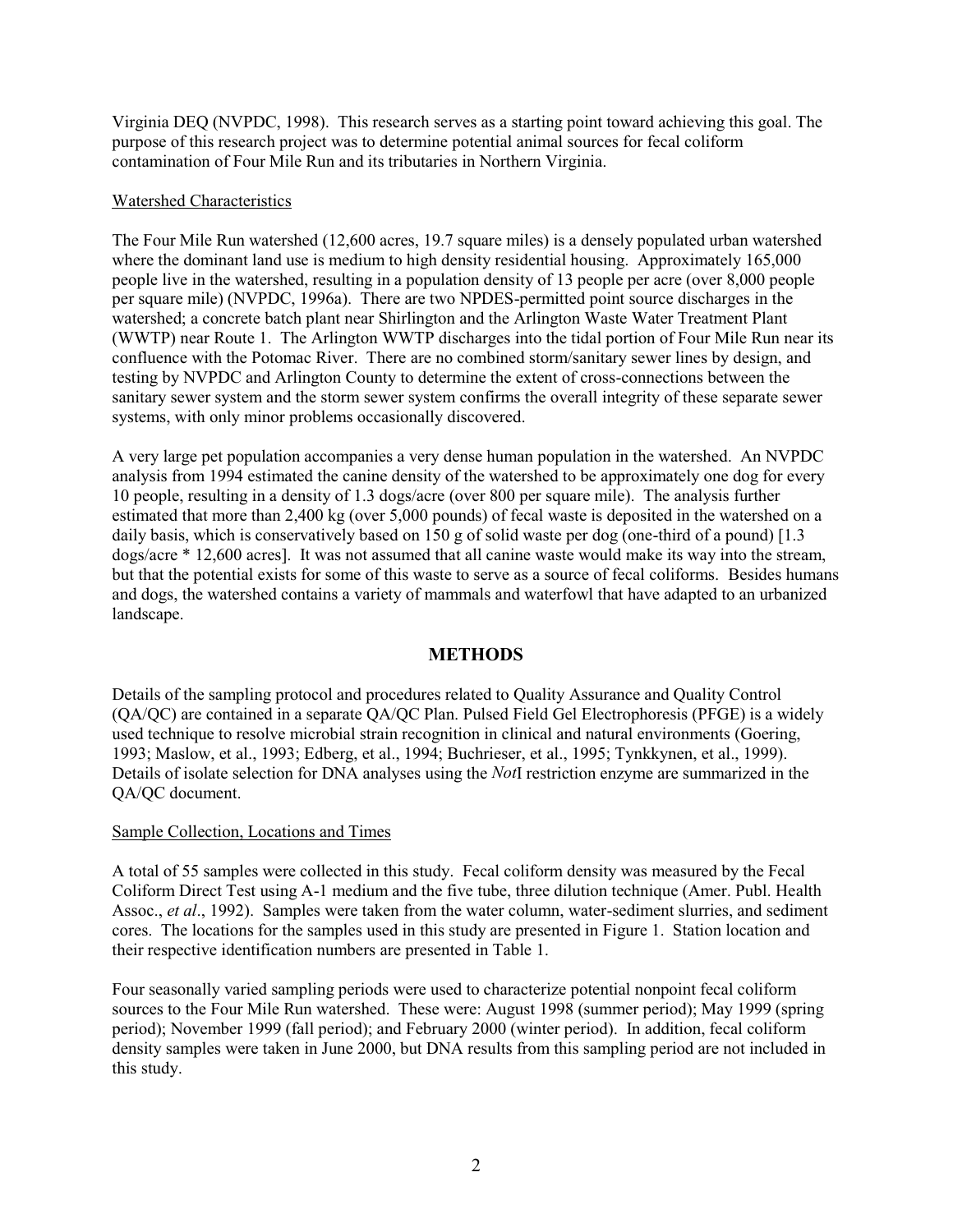

Figure 1. Map of Four Mile Run Watershed with Sample Locations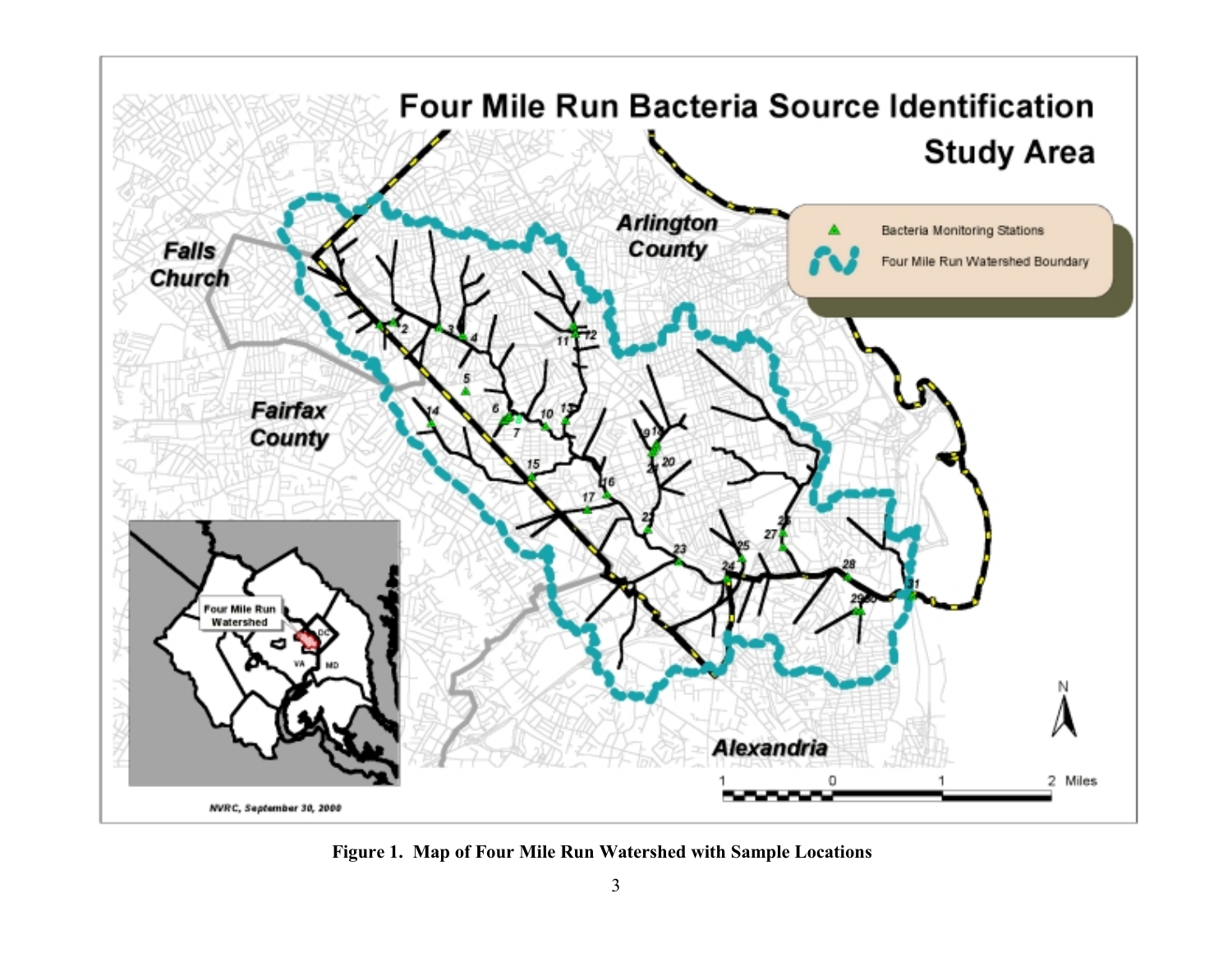| I.D.           | <b>Location</b>                                                                            | Alternate I.D.                            |
|----------------|--------------------------------------------------------------------------------------------|-------------------------------------------|
| 1              | Upper Four Mile Run at Falls Church line (Van Buren Street)                                | NVPDC#7                                   |
| $\overline{2}$ | Upper Four Mile Run at Sycamore Street                                                     |                                           |
| 3              | Ohio Street Branch at I-66 outfall                                                         | FM200 or FM210, Arlington                 |
| 4              | Westover Branch at I-66, outfall (twin box culvert to right of 2 m<br>$[78 in]$ circ.)     | FM230, Arlington                          |
| 5              | Powhatan Run at N. Livingston Road, pristine site                                          | u/s of FM300, Arlington                   |
| 6              | Manchester Street 1.1 m (42 in) outfall (Glencarlyn Branch)                                | FM 330, Arlington                         |
| 7              | 46 m (150 ft) downstream (d/s) of Manchester Street outfall                                | d/s of FM 330, Arlington                  |
| 8              | 91 m (300 ft) d/s of Manchester Street outfall                                             | d/s of FM 330, Arlington                  |
| 9              | 137 m (450 ft) d/s of Manchester Street outfall                                            | d/s of FM 330, Arlington                  |
| 10             | Middle Four Mile Run, bike trail crossing just u/s of Rt. 50                               | NVPDC#6                                   |
| 11             | Ballston Beaver Pond, along open channel                                                   | Near LR112, Arlington                     |
| 12             | Box culvert under Ballston just d/s of Beaver Pond                                         |                                           |
| 13             | Lubber Run at Route 50                                                                     | NVPDC#5                                   |
| 14             | Upper Long Branch d/s of Patrick Henry Drive                                               |                                           |
| 15             | Upper Long Branch at Carlin Springs Road                                                   | NVPDC#4                                   |
| 16             | Four Mile Run at Columbia Pike                                                             | 1AFOU004.22, Va. DEQ                      |
| 17             | Baileys Branch at S. Frederick Street                                                      | FM350, Arlington                          |
| 18             | Doctors Run at S. 6th Street & S. Quincy Street, biggest outfall                           | DB100, Arlington                          |
| 19             | Doctors Run 61 m (200 ft) d/s of S. 6th Street & S. Quincy Street                          | d/s of DB100, Arlington                   |
| 20             | Doctors Run 122 m (400 ft) d/s of S. 6th Street & S. Quincy Street d/s of DB100, Arlington |                                           |
| 21             | Doctors Run 183 m (600 ft) d/s of S. 6th Street & S. Quincy Street d/s of DB100, Arlington |                                           |
| 22             | Doctors Run at Barcroft Park Footbridge                                                    | NVPDC#8                                   |
| 23             | Lucky Run outfall at Four Mile Run                                                         | NVPDC#3                                   |
| 24             | Four Mile Run at Shirlington Road                                                          | NVPDC#2                                   |
| 25             | Nauck Branch                                                                               | FM450, Arlington                          |
| 26             | Lower Long Branch at I-395 near 28th Street S., outfall—quad<br>box culvert                | 274 m (900 ft) d/s of<br>LL180, Arlington |
| 27             | Lower Long Branch in Arna Valley, 26th Street S.                                           | NVPDC#1                                   |
| 28             | Arlington Sewage Treatment Plant outfall                                                   |                                           |
| 29             | Alexandria trib behind Cora Kelly Community Center, u/s of outfall                         |                                           |
| 30             | Alexandria trib behind Cora Kelly Community Center, corrugated<br>metal pipe outfall       |                                           |
| 31             | Four Mile Run at George Washington Parkway                                                 | 1AFOU000.19, Va. DEQ                      |

Table 1. Sample Locations and Identification Numbers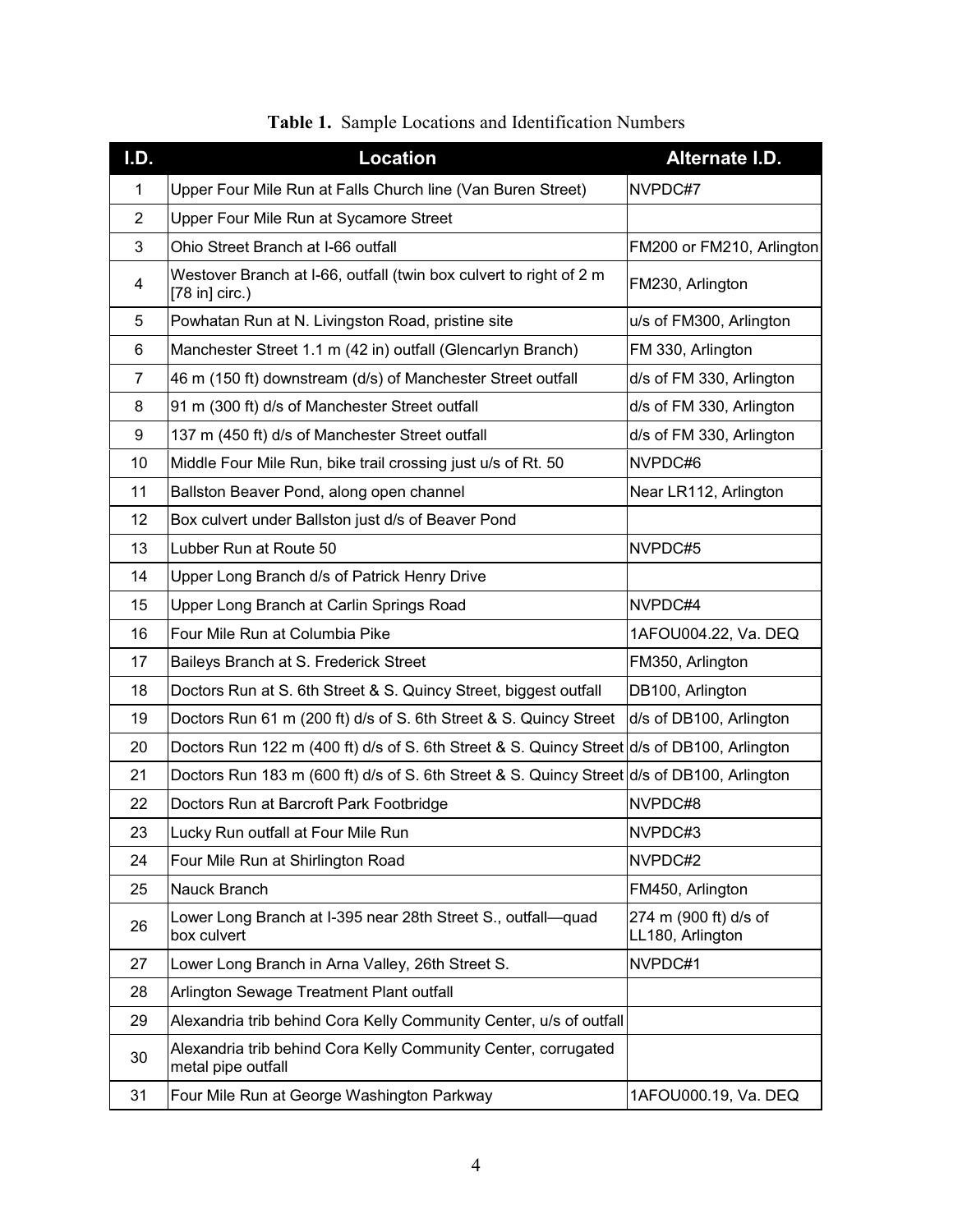#### **Statistical Comparison of Populations:**

The  $\chi^2$  Goodness-of-fit analysis for populations was used to test statistical differences between the E. coli clonal populations from the different animal groups based on their PFGE patterns. For these analyses, the entire banding profile (from 780-20 kilobase pairs) was divided into six equal units and the frequency of bands within each unit was used for comparative purposes at  $\alpha = 0.10$ . The percent of bands within each unit was also presented as a histogram in a separate document to visually display differences in banding patterns between *E. coli* populations of the different animal groups.

#### Computer-based Search of DNA Library:

The calculated numerical value of each band (molecular size as kb) was loaded into flat files (plain text, ASCII files) with respect to each animal group. All animal groups were then combined to create a single library. A TCL computer program (Tool Command Language©, an embeddable scripting language, release 8.0p2; copyright by the Regents of the University of California, Sun Microsystems, Inc., and other parties) was used to compare E, coli strains from field samples with E, coli strains from known sources in our library. A band-to-band comparison was made and expressed as a percent similarity. The program allows the investigator to adjust the lower limit of percent comparison (i.e., 75%, 78%, 80%, etc.) between known and unknown strains, and the range of kilobase pairs used for each two bands being compared (i.e.  $\pm$  5 kilobase pairs,  $\pm$  10 kilobase pairs, etc).

#### Libraries Used in This Study:

Several DNA libraries were used in this study. The libraries, their respective animal species, and n umber of PFGE patterns per species are listed in Table 2. The total number of strains used to determine potential animal sources was 843. All *E. coli* strains came from individual animals. Specifically, in the case of humans, the strains came from individuals and not from septic tanks.

#### Assigning Potential Sources Based on DNA Profile Analysis:

In trying to assign a "best fit," the first factor considered was similarity as measured by the degree of correlation between the strain from an unknown source and a strain from a known animal in the Virginia Tech DNA library. For example, if the DNA bands from a strain of an unknown source matched 90% of the DNA bands with an E. coli strain from Canada Goose, and only 82% with a strain from a canine source, it would be concluded that the unknown strain was more likely to come from a Canada Goose because there was a higher correlation with the Canada Goose strain.

However, there were instances where a strain from an unknown source correlated with a human strain and a canine strain at the same similarity (88% for example). In this case, the library provided a match but it was not be possible to differentiate between canine and human. If, however, the unknown strain matched with several human strains and only one can ne strain from the library, it was considered to be more likely to come from a human source based on the number of matches. Furthermore, there are fewer human strains in the Virginia Tech DNA library than canine, and if matches were random, then a gr eater number of canine matches would be expected. However, because E. coli from dogs and humans cannot be statistically separated by this methodology used in this study, it is not possible to conclude that the unknown strain is not from a canine source.

If an unknown strain was approximately equally similar to more than one animal group and the number of matches were also approximately equal among animal groups, a visual band-to-band comparison would be made to determine which animal group might be the more likely candidate. The presence or absence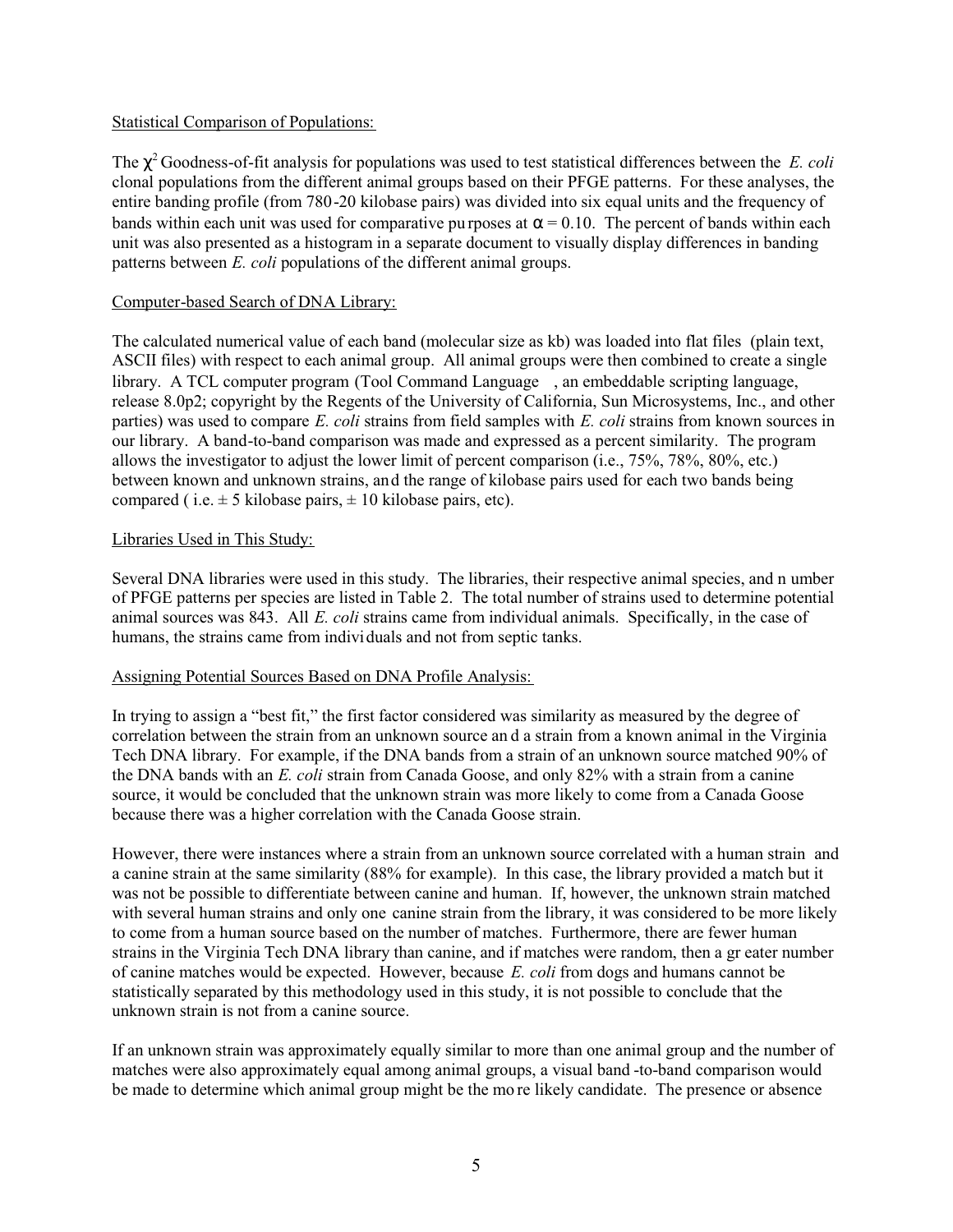of matches in the heavier segments of DNA often provided clues as to the degree of greater similarity because there are many fewer bands in the 750-500 kilobase pair range than below this range.

Geography also played a role given that E. coli from known sources from several geographic areas were combined for this study, and given that there is very little known about geographic variability in E. coli PFGE patterns from the same animal species. Therefore, if the pattern from an unknown source matched an E. coli pattern from a goose in the Cornell library from the Long Island Sound area at 88%, but matched a raccoon strain from the Northern Virginia/Four Mile Run library at 84%, assignment to raccoon would probably be made, assuming a spurious correlation with the goose, and a more likely correlation with the raccoon.

Source ecology also played a factor in assigning most likely sources. In a situation where the strain from an unknown source matched approximately equally with a horse isolate collected from scat in the Rappahannock basin, a raccoon from Northern Virginia, and a pelican from the Chesapeake Bay, it would be concluded that the unknown strain was most likely from the raccoon simply because horses and pelicans are far less common in the study watershed. Another example of the way ecology was considered is a situation of similar correlation with strains from a canine source in the Cornell library and a Norway rat from the Northern Virginia/Four Mile Run library. There are very few Norway rat samples in the Virginia Tech DNA library and the fact that the unknown strain of  $E$ . coli matched a Norway rat strain was a compelling reason to assign a likely match. That is, all else being equal, the researchers selected matches with those animals in the watershed from which scat had been collected, especially where the researchers believed the species to be underrepresented in the DNA libraries.

However, in some cases source assignments were unclear regardless of consideration of the factors described above. For example, if a strain from an unknown source matched with an E. coli strain from bovine (Dr. Eugene Yagow's library from Virginia's Rappahannock basin), and that was the only match, then that animal was assigned as the possible source. In this particular case, there are several possible theories that can explain such a match. First, the match of the unknown strain to a bovine source could be false because there are no known bovines living in the Four Mile Run watershed. A second theory is that the match could be misleading because the unknown strain could be a crossover strain of E. coli common to multiple animal groups, perhaps picked up by birds feeding on insect larvae in bovine dung, passed through the bird's digestive tract, and deposited in the watershed by the birds while in transit. A third possibility is that the match might be correct and the data could suggest that E. coli from bovine are somehow making their way into the watershed through a presently unknown transport mechanism (such as leachate from restaurant dumpsters). A fourth explanation is that because the  $E$ . coli populations of bovine and deer are not statistically different from each other (possibly due to the complex ruminant digestive system that each animal groups possesses) the bovine signatures may be serving as surrogates for deer  $E$ , coli.

### **RESULTS**

#### **Fecal Coliform Densities**

Sample locations and results of fecal coliform densities are presented in Table 3. Stormwater outfalls, fine sediments, and samples of microbial films from sediment/water mixture samples tended to have the higher densities. Most Probable Number (MPN) values of  $\geq 1600$  were scored as numerical values of 1700 for purposes of calculation.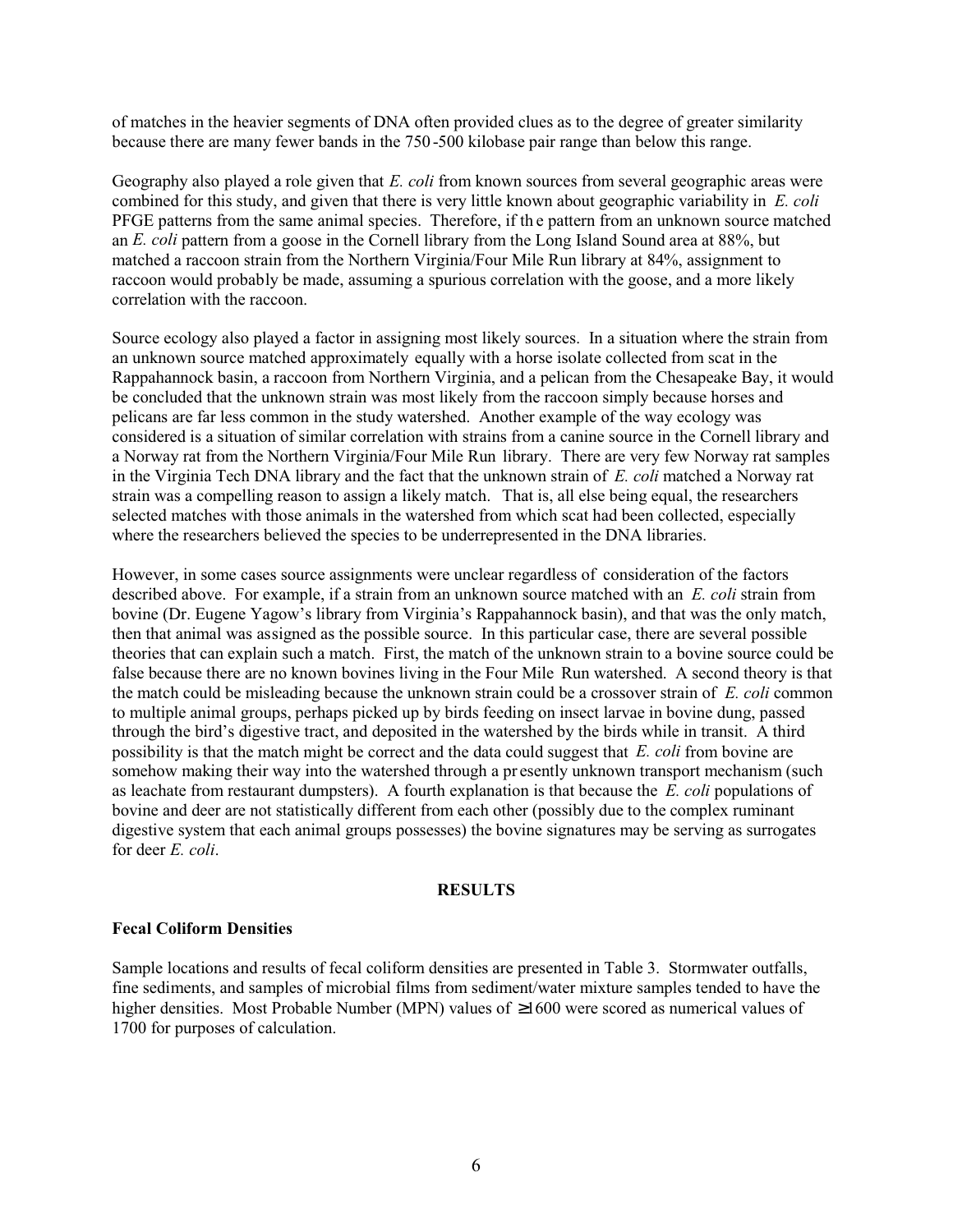## TABLE 2. Numbers of Isolates from the Different Libraries Used in the Analysis of Potential Fecal Coliform Sources From Study Area Locations

|                             | <b>Eastern Shore/Chesapeake Bay Library</b> |  |  |  |  |  |
|-----------------------------|---------------------------------------------|--|--|--|--|--|
| (collected $1994 - 1997$ ): |                                             |  |  |  |  |  |
| Muskrat                     | 34                                          |  |  |  |  |  |
| Raccoon                     | 71                                          |  |  |  |  |  |
| Deer                        | 39                                          |  |  |  |  |  |
| Beaver                      | 20                                          |  |  |  |  |  |
| Otter                       | 22                                          |  |  |  |  |  |
| Human                       | 67                                          |  |  |  |  |  |
| Canine                      | 42                                          |  |  |  |  |  |
| Laughing Gull               | 29                                          |  |  |  |  |  |
| <b>Herring Gull</b>         | 33                                          |  |  |  |  |  |
| Pelican                     | 7                                           |  |  |  |  |  |
| Tern                        | 16                                          |  |  |  |  |  |
| Canada Goose                | 45                                          |  |  |  |  |  |
| Wood Duck                   | 3                                           |  |  |  |  |  |
| Merganser                   | 5                                           |  |  |  |  |  |
| Porcine                     | 15                                          |  |  |  |  |  |
| Total                       |                                             |  |  |  |  |  |
|                             |                                             |  |  |  |  |  |

(All library samples maintained by Virginia Tech,  $n = 843$ )

| <b>Cornell Long Island Sound Library</b>                       |     |  |  |  |  |  |  |
|----------------------------------------------------------------|-----|--|--|--|--|--|--|
| $\frac{\text{collected } 1994 - 1997}{\text{collected } 1997}$ |     |  |  |  |  |  |  |
| Human                                                          | 7   |  |  |  |  |  |  |
| Raccoon                                                        | 54  |  |  |  |  |  |  |
| Deer                                                           | 25  |  |  |  |  |  |  |
| Canine                                                         | 21  |  |  |  |  |  |  |
| Horse                                                          | 25  |  |  |  |  |  |  |
| Herring Gull                                                   | 24  |  |  |  |  |  |  |
| <b>Black Back Gull</b>                                         | 16  |  |  |  |  |  |  |
| Canada Goose                                                   | 14  |  |  |  |  |  |  |
| <b>Black Duck</b>                                              | 5   |  |  |  |  |  |  |
| Mallard Duck                                                   | 9   |  |  |  |  |  |  |
| Mute Swan                                                      | 14  |  |  |  |  |  |  |
| Mallard Duck                                                   | 11  |  |  |  |  |  |  |
| Teal                                                           | 5   |  |  |  |  |  |  |
| Black Duck                                                     | 26  |  |  |  |  |  |  |
| Total                                                          | 256 |  |  |  |  |  |  |

| Four Mile Run (Northern Va) Library* |    |  |  |  |  |  |
|--------------------------------------|----|--|--|--|--|--|
| (collected $1999 - 2000$ ):          |    |  |  |  |  |  |
| Red Fox                              | 5  |  |  |  |  |  |
| Raccoon                              | 16 |  |  |  |  |  |
| <b>Flying Squirrel</b>               | 3  |  |  |  |  |  |
| Gray Squirrel                        | 5  |  |  |  |  |  |
| Opossum                              |    |  |  |  |  |  |
| Canine                               | 27 |  |  |  |  |  |
| Norway Rat:                          | 6  |  |  |  |  |  |
| Feline                               | 5  |  |  |  |  |  |
| Human                                | 8  |  |  |  |  |  |
| Seagull                              |    |  |  |  |  |  |
| Canada Goose                         |    |  |  |  |  |  |

Total

94

## Yagow (Rappahannock basin) Library  $\overline{(collected 1998 - 1999)}$

| Muskrat      |    |
|--------------|----|
| Raccoon      | 1  |
| Deer         | 3  |
| Beaver       | 1  |
| Canine       | 8  |
| Horse        | 8  |
| Bovine       | 22 |
| Canada Goose |    |
| Total        |    |
|              |    |

<sup>\*</sup> Number of isolates does not correspond with the number of scat samples collected for this st udy because some samples contained multiple strains of E. coli and other samples lacked viable E. coli.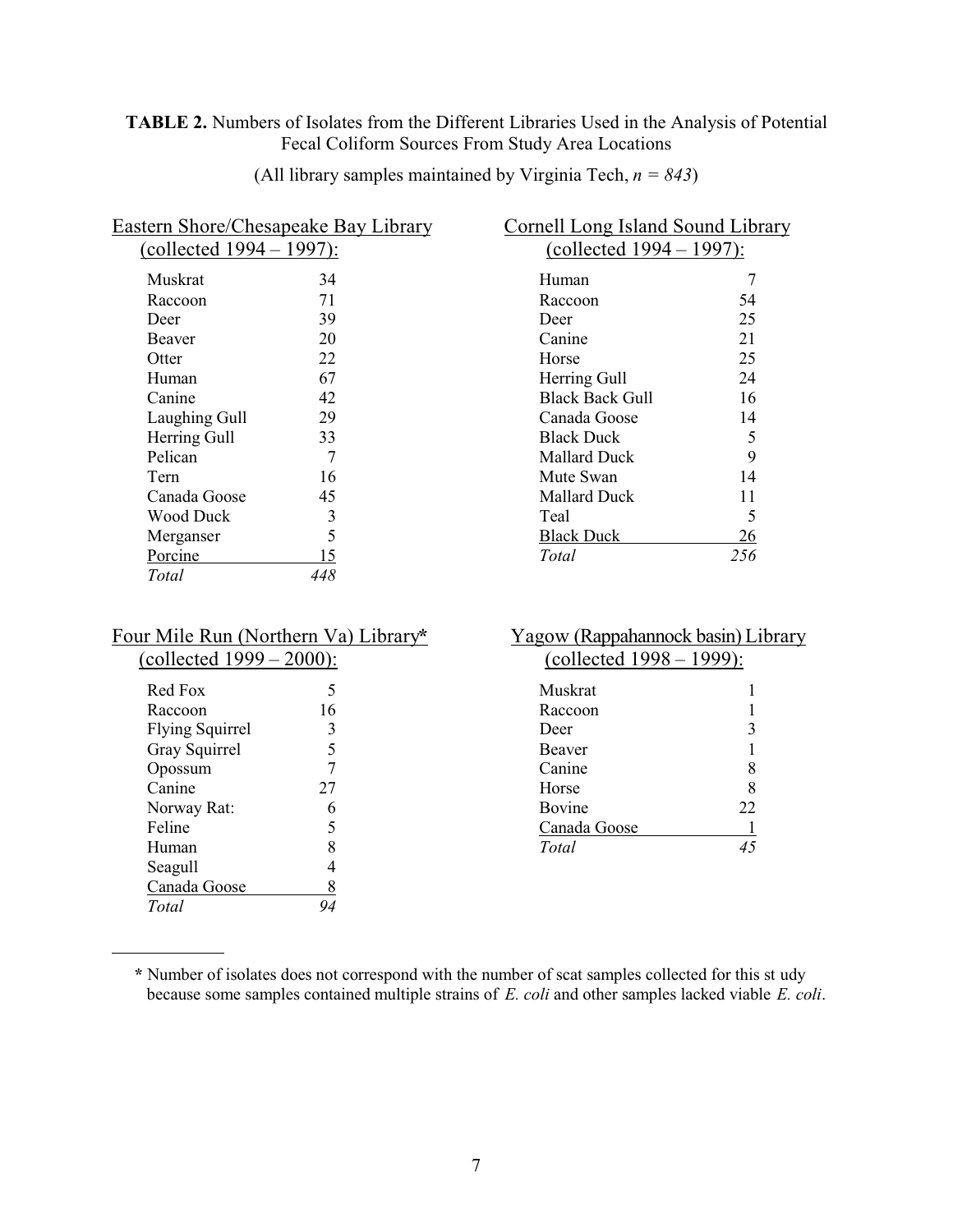#### **DNA Profiles (PFGE Patterns) From Four Mile Run and Its Tributaries**

A total of 539 bacterial isolates were removed from 55 samples of either water, a water/sediment mix, or sediment from Four Mile Run and its tributaries during this study period. Of the 539 isolates that were removed for DNA profile analysis, 100 of these could not be analyzed for reasons of taxonomic or restriction failure. The remaining 439 isolates were keyed to *Escherichia coli* (*E. coli*) using the Analytical Profile Index (API 20E) for the Enterobacteriaceae and o ther gram negative bacteria. These isolates provided the basis for resolving potential animal sources that could contribute to the nonpoint fecal coliform problem in Four Mile Run and its tributaries. Of the 439 isolates, 133 showed no match at 80% similarity  $\pm$  10 kilobase pairs (kbp) with any of the 843 strains of E. coli from known sources in the Virginia Tech DNA library (Table 2). Twenty-eight (28) isolates from the study matched at equal similarity with multiple strains in the Virginia Tech DNA library, but were inconclusive with regard to a specific species. However, within this group of 28 isolates, all suggested a nonhuman source, and nearly all suggested a nonhuman mammal source. The remaining 278 isolates did show a match at 80% similarity  $\pm$  10 kbp with a particular animal species in the library. Data in Figure 3 and Table 3 summarize these matches. Some isolates experienced taxonomic and restriction failure and others were inconclusive with regard to potential animal source. Table 4 summari zes these results.

### **DISCUSSION**

#### Is the major source of nonpoint fecal coliform contamination human or non-human in origin?

The data suggested, that on the basis of the 278 isolates which did show one or more matches with strains of E. coli from known sources, potential contribution from human sources was moderate. Forty-six (46) isolates (17%) were considered to be of human origin, whereas 232 isolates (83%) were considered to be of nonhuman origin. The potential contribution from human sources ranged between 13 -21% for all four seasonal sampling periods.

#### Is the human source localized?

The data suggested that possible contributions from human sources were localized. In particular, stations associated with Doctors Run (Feb '00, 13 isolates), Four Mile Run at Columbia Pike (Nov '99, 6 isolates), Donaldson Run at Military Road (Aug '98, 9 isolates), and Lucky Run (May '99, 11 isolates) suggested potential inputs of E. coli from human sources. Human signatures were not suggested at any of the other collecting sites.

#### Is the nonhuman source mammal or avian in origin?

As stated above, 232 isolates were identified as being of nonhuman origin. Of this pool (232 isolates), the data suggested that 127 isolates (55%) were from a mammalian source and 105 isolates (45%) we re from one or more species of waterfowl (geese, gulls, and ducks).

#### Is the major mammal contribution from domestic or wild animal species?

Several animals stand out in the mammal group. Of the 127 isolates attributed to nonhuman mammal sources, raccoon were the most dominant representative of the group with 42 isolates (33%) being represented; deer were second with a total of 42 isolates (33%) (assuming that the bovine isolates served as surrogates for deer; canine isolates were third  $(24 \text{ isolates} - 19\%)$ ; and the Norway rat was fourth with 11 isolates (9%). Feline (3 isolates -2 %); opossum (3 isolates - 2%); beaver (1 isolate -1 %); and, muskrat (1 isolate -1 %) comprised the remaining matches. The dominance of raccoon in an urban watershed is consistent with findings by Hadidian, et al. (1991, 1997). These data suggested that wild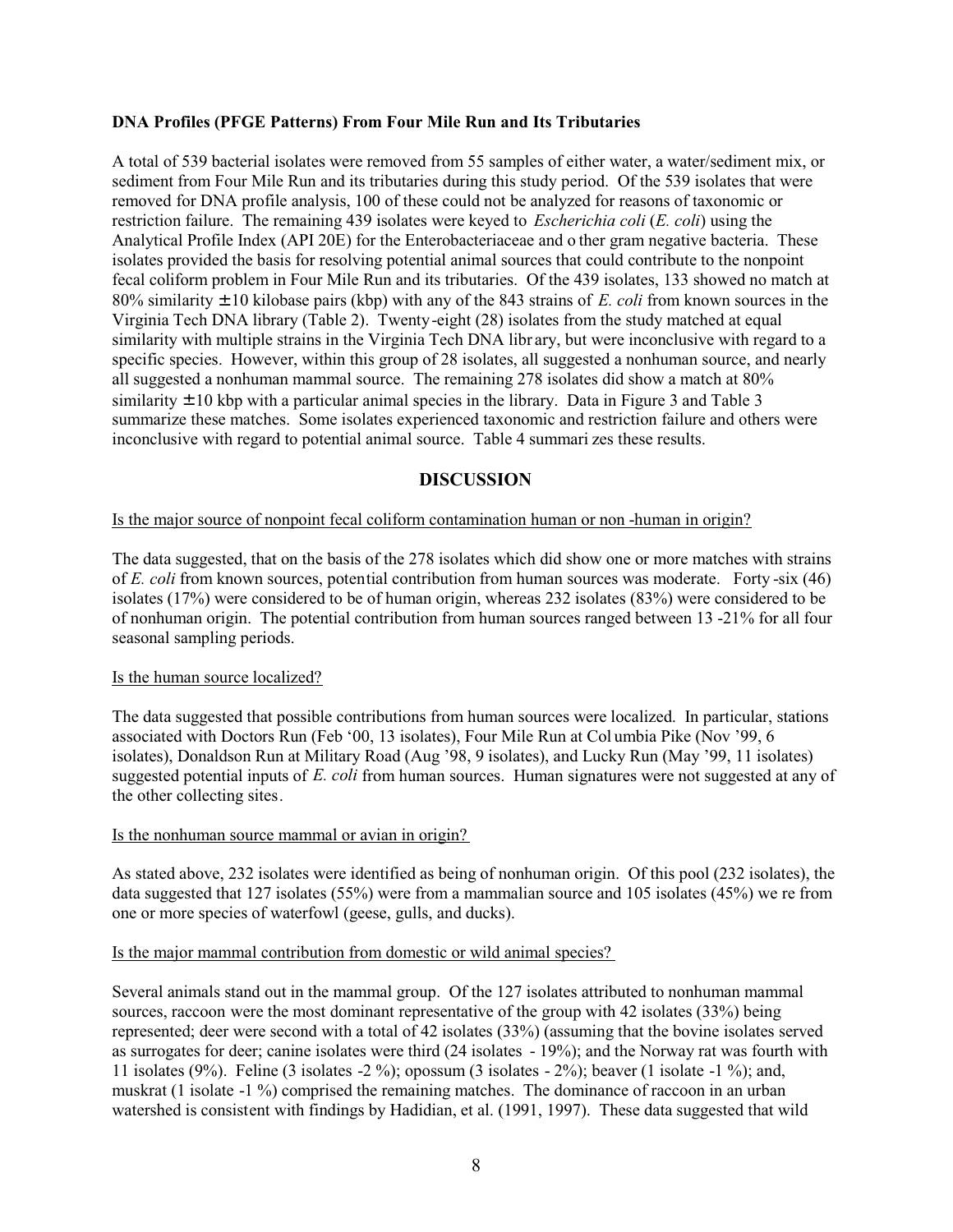|                                                                   |                 | <b>Fecal Coliform, MPN</b>              |             |                |               |                            |                             |
|-------------------------------------------------------------------|-----------------|-----------------------------------------|-------------|----------------|---------------|----------------------------|-----------------------------|
|                                                                   | I.D.            | <b>Alternate</b><br><b>Station I.D.</b> | Water       | Water/<br>Sed. | Sedi-<br>ment | <b>Digital</b><br>Latitude | <b>Digital</b><br>Longitude |
| 28-Aug-98                                                         |                 |                                         |             |                |               |                            |                             |
| Note: Drought conditions                                          |                 |                                         |             |                |               |                            |                             |
| 1) Lower Long Branch in Arna Valley, 26th Street S.               | 27              | NVPDC#1                                 | 2           |                |               | 38.8484                    | $-77.0748$                  |
| 2) Four Mile Run at Shirlington Road                              | 24              | NVPDC#2                                 | 900         |                |               | 38.8431                    | $-77.0861$                  |
| 3) Lucky Run outfall at Four Mile Run                             | 23              | NVPDC#3                                 | 500         |                |               | 38.8456                    | $-77.0962$                  |
| 4) Upper Long Branch at Carlin Springs Road                       | 15              | NVPDC#4                                 | ≥1600       |                |               | 38.8587                    | $-77.1268$                  |
| 5) Lubber Run at Route 50                                         | 13              | NVPDC#5                                 | 500         |                |               | 38.8678                    | $-77.1201$                  |
| 6) Middle Four Mile Run, bike trail crossing just u/s of Rt. 50   | 10              | NVPDC#6                                 | 1600        |                |               | 38.8668                    | $-77.1242$                  |
| 7) Upper Four Mile Run at Falls Church line (Van Buren<br>Street) | 1               | NVPDC#7                                 | 900         |                |               | 38.8825                    | $-77.1589$                  |
| 8) Doctors Run at Barcroft Park footbridge                        | 22              | NVPDC#8                                 | 900         |                |               | 38.8507                    | $-77.1028$                  |
| 9) Donaldson Run at Military Road (outside of study area)         | n/a             |                                         | 500         |                |               | 38.9111                    | $-77.1134$                  |
| 10) Gulf Branch at Military Road (outside of study area)          | n/a             |                                         | 1600        |                |               | 38.9193                    | $-77.1199$                  |
|                                                                   |                 |                                         |             |                |               |                            |                             |
| 06-May-99                                                         |                 |                                         |             |                |               |                            |                             |
| Note: Drought conditions                                          |                 |                                         |             |                |               |                            |                             |
| 1) Ballston Beaver Pond, along open channel (Lubber Run)          | 11              | Near LR112,<br>Arlington                | 900         |                |               | 38.8831                    | $-77.1190$                  |
| 2) Powhatan Run at N. Livingston Road, pristine site              | $5\phantom{1}$  | u/s of FM300.<br>Arlington              | 50          |                |               | 38.8722                    | $-77.1408$                  |
| 3) Manchester Street 1.1 m (42") outfall (Glencarlyn Branch)      | $6\phantom{1}6$ | FM 330, Arlington                       | $\geq 1600$ |                |               | 38.8675                    | $-77.1330$                  |
| 4) Four Mile Run at Shirlington Road                              | 24              | NVPDC#2                                 | 1600        |                |               | 38.8431                    | $-77.0861$                  |
| 5) Lucky Run outfall at Four Mile Run                             | 23              | NVPDC#3                                 | 500         |                |               | 38.8456                    | -77.0962                    |
| 6) Four Mile Run at Columbia Pike                                 | 16              | 1AFOU004.22, Va.<br><b>DEQ</b>          | 900         |                |               | 38.8561                    | $-77.1112$                  |
|                                                                   |                 |                                         |             |                |               |                            |                             |

# Table 3. Fecal Coliform Densities at Study Area Locations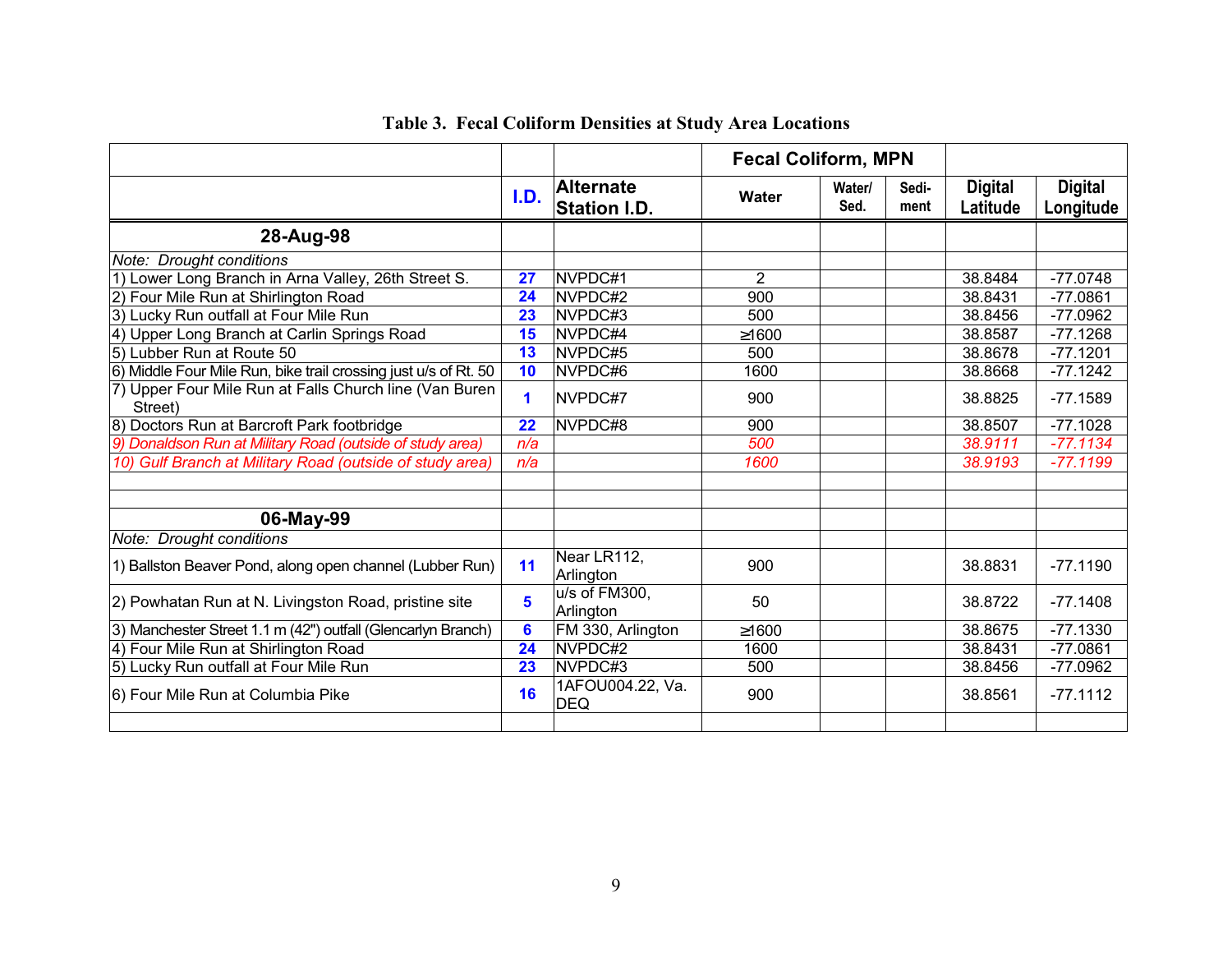| Table 3. (continued)                                                                          |                         |                                         | <b>Fecal Coliform, MPN</b> |                |               |                            |                             |
|-----------------------------------------------------------------------------------------------|-------------------------|-----------------------------------------|----------------------------|----------------|---------------|----------------------------|-----------------------------|
|                                                                                               | I.D.                    | <b>Alternate</b><br><b>Station I.D.</b> | <b>Water</b>               | Water/<br>Sed. | Sedi-<br>ment | <b>Digital</b><br>Latitude | <b>Digital</b><br>Longitude |
| 23-Nov-99                                                                                     |                         |                                         |                            |                |               |                            |                             |
| 1) Upper Long Branch downstream of Patrick Henry Drive                                        | 14                      |                                         | 80                         | 170            | 80            | 38.8669                    | $-77.1478$                  |
| 2) Upper Four Mile Run at Sycamore Street                                                     | $\overline{\mathbf{2}}$ |                                         | 30                         | 300            | 30            | 38.8830                    | $-77.1561$                  |
| 3) Box culvert under Ballston just downstream of<br><b>Beaver Pond</b>                        | 12                      |                                         | 900                        | 500            |               | 38.8818                    | $-77.1185$                  |
| 4) Lubber Run at Route 50                                                                     | 13                      | NVPDC#5                                 | 50                         | 220            | 30            | 38.8678                    | $-77.1201$                  |
| 5) Four Mile Run at Columbia Pike                                                             | 16                      | 1AFOU004.22, Va.<br><b>DEQ</b>          | 240                        |                | 30            | 38.8561                    | $-77.1112$                  |
| 6) Doctors Run at Barcroft Park footbridge                                                    | 22                      | NVPDC#8                                 | 80                         |                | 30            | 38.8507                    | $-77.1028$                  |
| 7) Lucky Run outfall at Four Mile Run                                                         | 23                      | NVPDC#3                                 | 900                        |                |               | 38.8456                    | $-77.0962$                  |
| 8) Four Mile Run at Shirlington Road                                                          | 24                      | NVPDC#2                                 | 300                        |                | 22            | 38.8431                    | $-77.0861$                  |
| 9) Lower Long Branch in Arna Valley, 26th Street S.                                           | 27                      | NVPDC#1                                 | ≥1600                      |                | 33            | 38.8484                    | $-77.0748$                  |
| 10) Four Mile Run at George Washington Parkway                                                | 31                      | 1AFOU000.19, Va.<br><b>DEQ</b>          | 130                        |                |               | 38.8409                    | $-77.0478$                  |
| 22-Feb-00                                                                                     |                         |                                         |                            |                |               |                            |                             |
| 1) Ohio Street Branch at I-66, outfall                                                        | $\mathbf{3}$            | FM200 or FM210,<br>Arlington            | 50                         | 900            |               | 38.8822                    | $-77.1467$                  |
| 2) Westover Branch at I-66, outfall (twin box culvert to<br>right of 2 m [78"] circular pipe) | 4                       | FM230, Arlington                        | ≥1600                      | ≥1600          | $\geq$ 1600   | 38.8810                    | $-77.1417$                  |
| 3) Powhatan Run at N. Livingston Road (pristine site)                                         | 5                       | u/s of FM300,<br>Arlington              | 23                         | 280            |               | 38.8722                    | $-77.1408$                  |
| 4) Manchester Street 1.1 m (42") outfall (Glencarlyn Branch)                                  | $6\phantom{a}$          | FM 330, Arlington                       | 900                        | ≥1600          |               | 38.8675                    | $-77.1330$                  |
| 5) Baileys Branch at S. Frederick Street                                                      | $\overline{17}$         | FM350, Arlington                        | 80                         | 300            |               | 38.8536                    | $-77.1152$                  |
| 6) Four Mile Run at Columbia Pike                                                             | 16                      | 1AFOU004.22, Va. DEQ                    | 130                        | 500            | 80            | 38.8561                    | $-77.1112$                  |
| 7) Doctors Run at S. 6th Street & S. Quincy Street,<br>biggest outfall                        | 18                      | DB100, Arlington                        | 1600                       | ≥1600          |               | 38.8645                    | $-77.1014$                  |
| 8) Lucky Run outfall at Four Mile Run                                                         | 23                      | NVPDC#3                                 | 500                        | ≥1600          |               | 38.8456                    | $-77.0962$                  |
| 9) Nauck Branch                                                                               | 25                      | FM450, Arlington                        | 500                        | 1600           | 1600          | 38.8464                    | $-77.0832$                  |
| 10) Lower Long Branch at I-395 near 28th Street S.,<br>outfall--quad box culvert              | 26                      | 274 m (900') d/s of<br>LL180, Arlington | 2                          | 21             | 500           | 38.8506                    | $-77.0748$                  |
| 11) Arlington Sewage Treatment Plant outfall                                                  | 28                      | FM545?, Arlington                       | 0                          |                |               | 38.8438                    | $-77.0613$                  |
| 12) Four Mile Run at George Washington Parkway                                                | 31                      | 1AFOU000.19, Va. DEQ                    | $\overline{14}$            | 300            |               | 38.8409                    | $-77.0478$                  |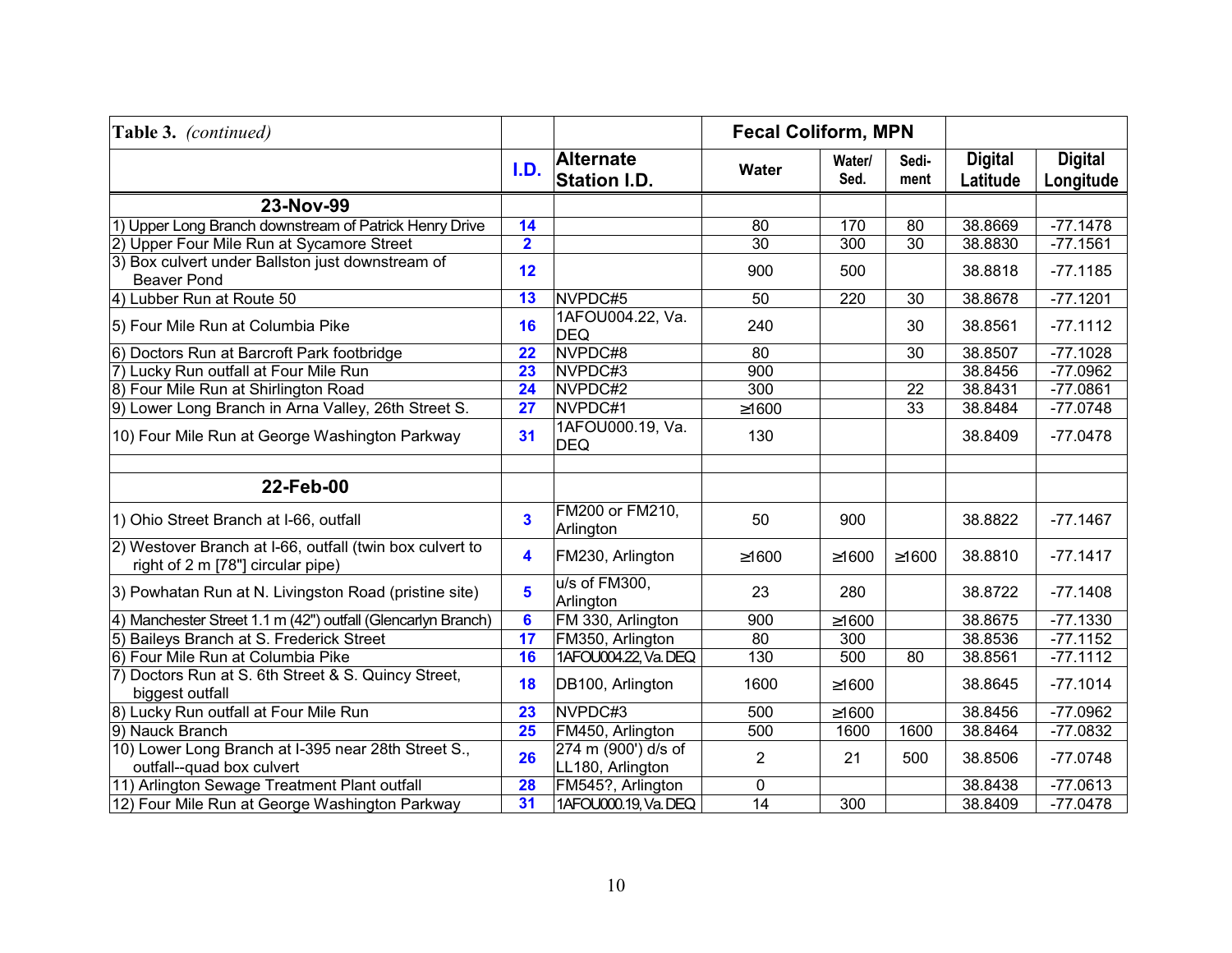| Table 3. (continued)                                                                                                                                                                                               |      | <b>Fecal Coliform, MPN</b>              |                              |                |               |                            |                             |
|--------------------------------------------------------------------------------------------------------------------------------------------------------------------------------------------------------------------|------|-----------------------------------------|------------------------------|----------------|---------------|----------------------------|-----------------------------|
|                                                                                                                                                                                                                    | I.D. | <b>Alternate</b><br><b>Station I.D.</b> | <b>Water</b>                 | Water/<br>Sed. | Sedi-<br>ment | <b>Digital</b><br>Latitude | <b>Digital</b><br>Longitude |
| 19-Jun-00                                                                                                                                                                                                          |      |                                         |                              |                |               |                            |                             |
| Note: Samples from June 19, 2000 at Stations 5 - 12 were taken at 5 minute intervals at all four stations approximately simultaneously (in late morning).<br>DNA results for June 19 not available for this study. |      |                                         |                              |                |               |                            |                             |
| 1) Alexandria trib behind Cora Kelly Community Center,<br><b>CMP</b> outfall                                                                                                                                       | 30   |                                         | 900                          |                |               | 38.8383                    | $-77.0584$                  |
| 2) Alexandria trib behind Cora Kelly Community Center,<br>upstream of outfall                                                                                                                                      | 29   |                                         | ≥1600                        |                |               | 38.8383                    | $-77.0594$                  |
| 3) Arlington Sewage Treatment Plant outfall                                                                                                                                                                        | 28   | FM545?, Arlington                       | 0                            |                |               | 38.8438                    | $-77.0613$                  |
| 4) Four Mile Run at Columbia Pike                                                                                                                                                                                  | 16   | 1AFOU004.22, Va.<br><b>DEQ</b>          | 1600                         |                |               | 38.8561                    | $-77.1112$                  |
| 5) Doctors Run at S. 6th Street & S. Quincy Street,<br>biggest outfall                                                                                                                                             | 18   | DB100, Arlington                        | ≥1600, ≥1600,<br>$\geq 1600$ |                |               | 38.8645                    | $-77.1014$                  |
| 6) Doctors Run 61 m (200 ft) downstream of S. 6th<br>Street & S. Quincy Street                                                                                                                                     | 19   | d/s of DB100,<br>Arlington              | 900, $\geq$ 1600, 900        |                |               | 38.8640                    | $-77.1015$                  |
| 7) Doctors Run 122 m (400 ft) d/s of S. 6th Street & S.<br><b>Quincy Street</b>                                                                                                                                    | 20   | $d/s$ of DB100.<br>Arlington            | 500, 900, 500                |                |               | 38.8635                    | $-77.1019$                  |
| 8) Doctors Run 183 m (600 ft) d/s of S. 6th Street & S.<br><b>Quincy Street</b>                                                                                                                                    | 21   | d/s of DB100,<br>Arlington              | 900, 300, 900                |                |               | 38.8630                    | $-77.1022$                  |
| 9) Manchester Street, 1.1 m (42 in) outfall                                                                                                                                                                        | 6    | FM 330, Arlington                       | 900, 500, $\geq 1600$        |                |               | 38.8675                    | $-77.1330$                  |
| 10) 46 m (150 ft) d/s of Manchester Street outfall                                                                                                                                                                 | 7    | d/s of FM 330,<br>Arlington             | ≥1600, 1600,<br>≥1600        |                |               | 38.8677                    | $-77.1325$                  |
| 11) 91 m (300 ft) d/s of Manchester Street outfall                                                                                                                                                                 | 8    | d/s of FM 330,<br>Arlington             | 1600, 1600,<br>≥1600         |                |               | 38.8680                    | $-77.1321$                  |
| 12) 137 m (450 ft) d/s of Manchester Street outfall                                                                                                                                                                | 9    | d/s of FM 330,<br>Arlington             | 1600, 900,<br>≥1600          |                |               | 38.8682                    | $-77.1317$                  |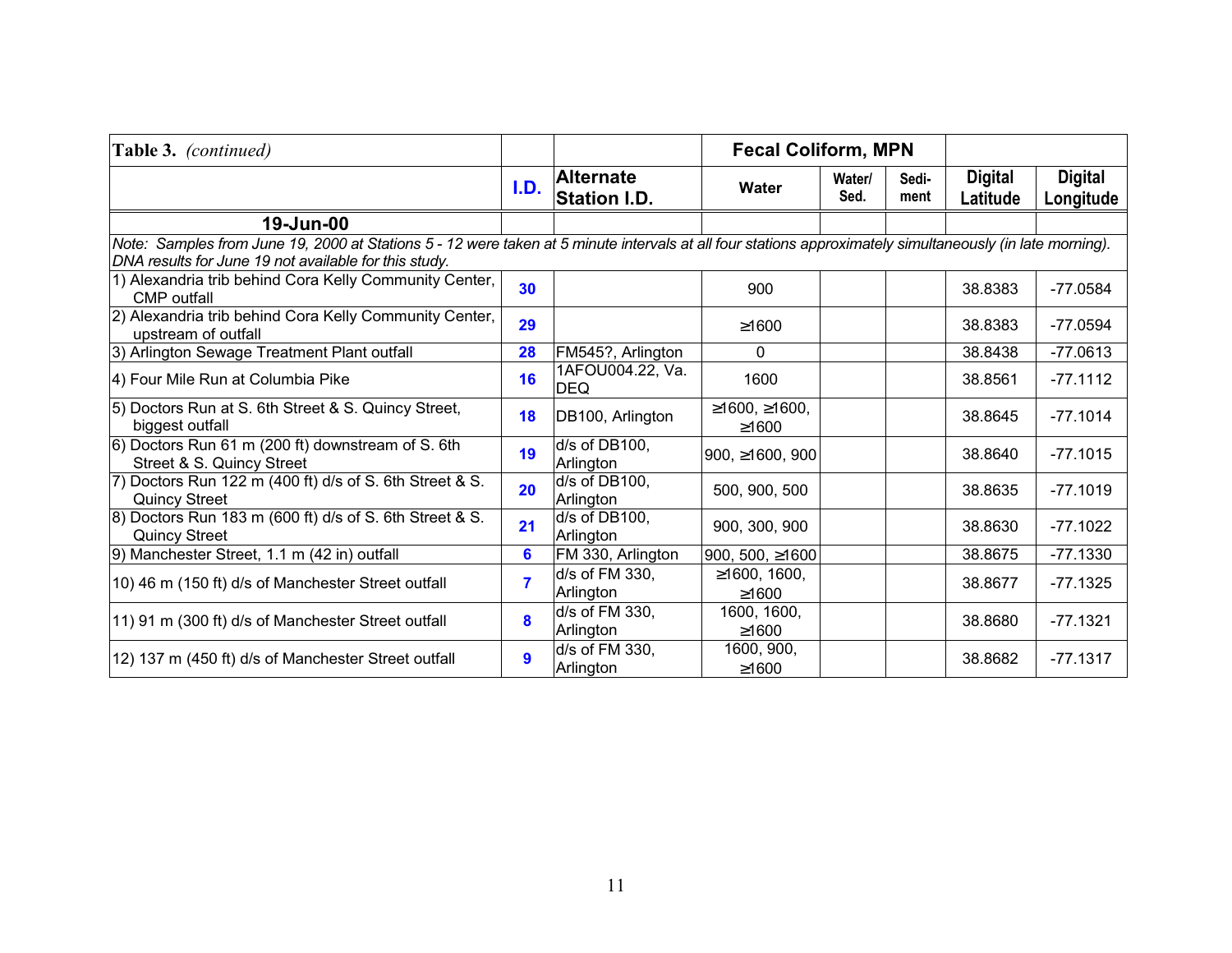|                                          |                  | <b>FIELD DATES</b> |                  |                  |                |
|------------------------------------------|------------------|--------------------|------------------|------------------|----------------|
| <b>Animal Species</b>                    | <b>28Aug98</b>   | 6May99             | 23Nov99          | <b>22Feb00</b>   | <b>TOTALS</b>  |
| Non-E. coli fecal coliforms <sup>1</sup> | $\boldsymbol{0}$ | 37                 | $\overline{4}$   | 11               | 52             |
| No API Code                              | 3                | $\mathbf{1}$       | 31               | $\overline{2}$   | 37             |
| No Restriction                           | $\overline{3}$   | $\overline{3}$     | $\overline{3}$   | $\overline{2}$   | 11             |
| No Matches                               | 18               | 9                  | 67               | 39               | 133            |
|                                          |                  |                    |                  |                  |                |
| Human                                    | 9                | 11                 | 11               | 15               | 46             |
| Raccoon                                  | $\overline{4}$   | 5                  | 22               | 11               | 42             |
| Canine                                   | 1                | $\mathbf{0}$       | 10               | 13               | 24             |
| Deer                                     | 10               | $\mathbf{0}$       | $\mathbf{1}$     | 18               | 29             |
| Bovine                                   | $\overline{0}$   | $\mathbf{0}$       | $\overline{3}$   | 10               | 13             |
| Norway Rat                               | 10               | $\boldsymbol{0}$   | $\boldsymbol{0}$ | $\mathbf{1}$     | 11             |
| Feline                                   | $\boldsymbol{0}$ | $\boldsymbol{0}$   | $\overline{3}$   | $\boldsymbol{0}$ | $\overline{3}$ |
| Opossum                                  | $\boldsymbol{0}$ | $\boldsymbol{0}$   | $\boldsymbol{0}$ | $\overline{3}$   | 3              |
| Beaver                                   | $\boldsymbol{0}$ | $\mathbf{0}$       | $\mathbf{1}$     | $\mathbf{0}$     | $\mathbf{1}$   |
| Muskrat                                  | $\boldsymbol{0}$ | $\mathbf{0}$       | $\mathbf{1}$     | $\mathbf{0}$     | $\mathbf{1}$   |
| Herring Gull                             | 6                | 18                 | $\mathbf{1}$     | $\boldsymbol{0}$ | 25             |
| Mallard Duck                             | $\boldsymbol{0}$ | 18                 | 13               | $\mathbf{1}$     | 32             |
| <b>Black Duck</b>                        | $\mathbf{0}$     | $\boldsymbol{0}$   | 6                | $\overline{2}$   | 8              |
| Laughing Gull                            | 8                | $\boldsymbol{0}$   | $\mathbf{1}$     | $\mathbf{0}$     | 9              |
| Canada Goose                             | $\,8\,$          | $\boldsymbol{0}$   | 8                | 3                | 19             |
| <b>Black Back Gull</b>                   | 5                | $\boldsymbol{0}$   | $\mathbf{1}$     | $\boldsymbol{0}$ | 6              |
| Tern                                     | $\boldsymbol{0}$ | $\boldsymbol{0}$   | $\overline{3}$   | $\overline{3}$   | 6              |
| Undetermined                             | $\overline{4}$   | 8                  | 8                | 8                | 28             |
| <b>TOTALS</b>                            | 89               | <b>110</b>         | 198              | 142              | 539            |

## TABLE 4. Number of Isolates by DNA Match with Best Species

 $\frac{1}{1}$  Non-*E. coli* fecal coliforms = NECFC

## **Isolates Analyzed:**

| 133 No Matching Records                        |
|------------------------------------------------|
| 52 NECFC                                       |
| 37 No API Code                                 |
| 11 Failed Restriction                          |
| 28 Inconclusive Identification                 |
| 278 Acceptable Matches                         |
| <b>539 Total Number of Isolates Considered</b> |
|                                                |

## **Acceptable Matches:**

- 46 Human
- 42 Raccoon
- 29 Deer
- 24 Canine
- 13 Bovine
- 11 Norway Rat
- 8 Other Mammals
- 105 Waterfowl
- 278 Total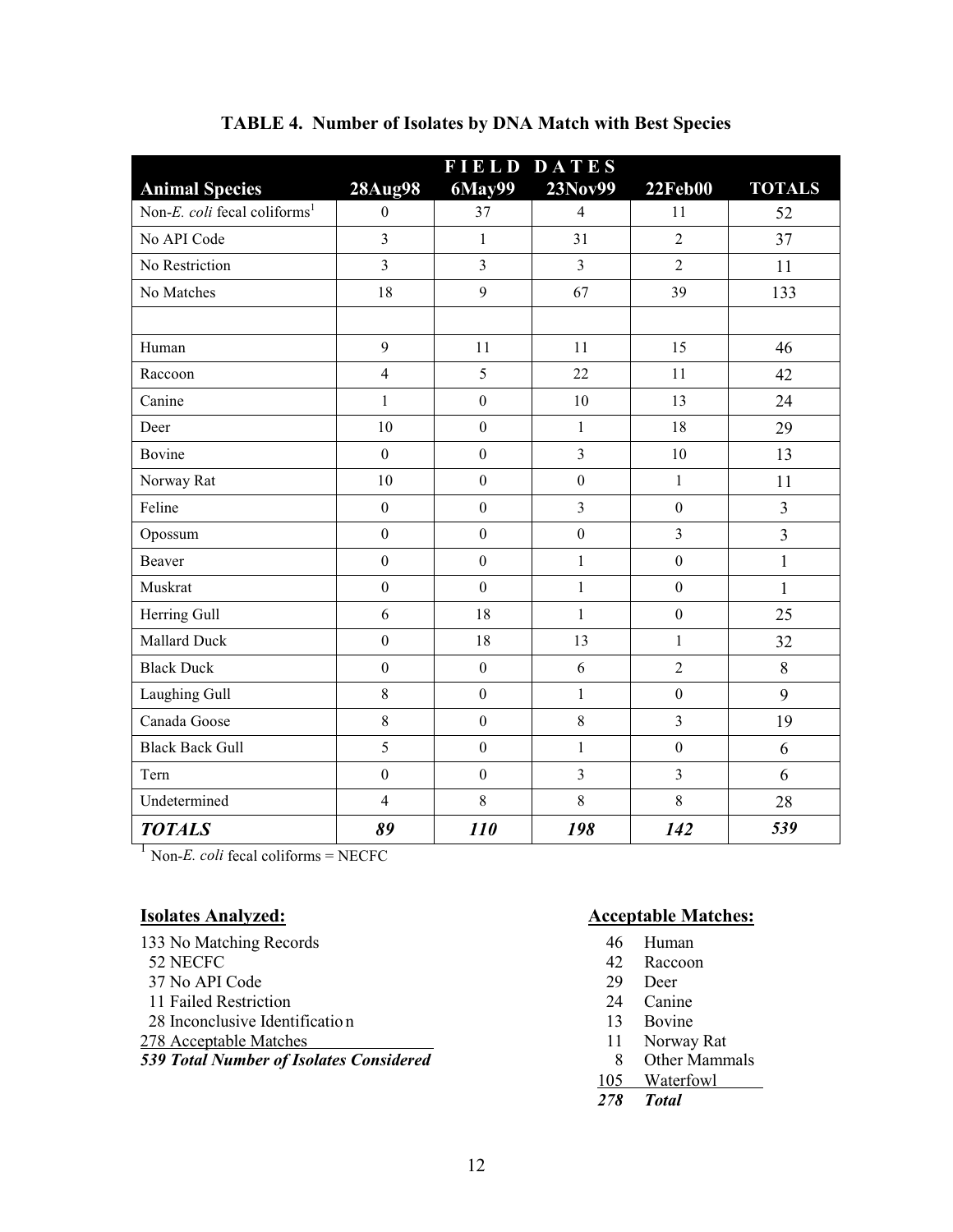

Figure 3. Distribution of Acceptable Matches by Animal Group,  $N = 278$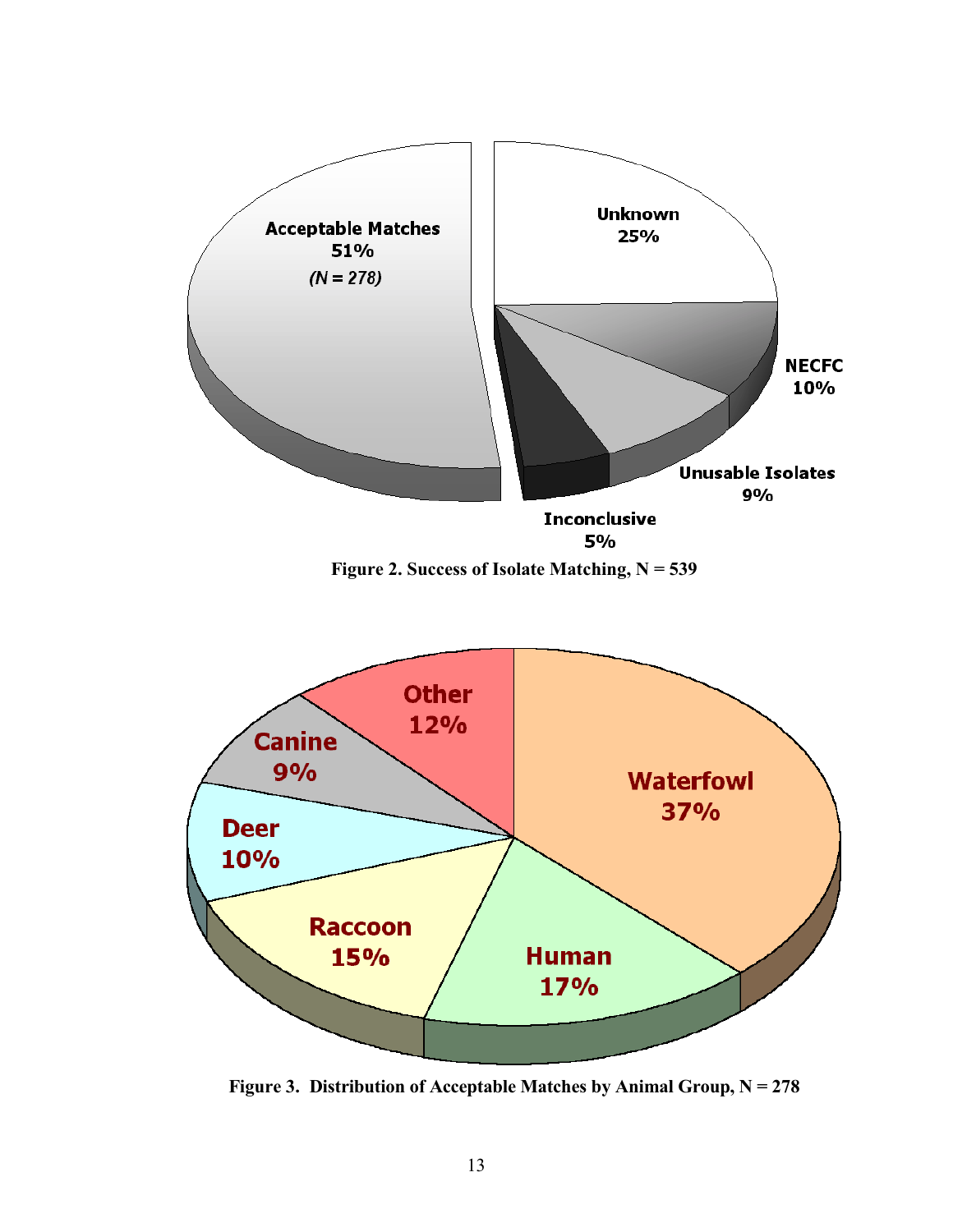animal species, rather than domestic animal species, contributed the greater percentage of fecal coliform isolates to Four Mile Run and its tributaries.

The fact that deer signatures were much more frequent than would have been suspected can be explained in several ways. One explanation has to do with frequency of occurrence of isolates, and the other explanation deals with assignment to a particular source. In the Augus t 1998 samples, all ten isolates at Station 7 had the same profile. Assignment was made to "deer" as a result of band-to-band comparisons, but herring gull was a strong second choice. In the Feb '00 samples, all 10 isolates from Station 4 showed the same identical profile and, again, band-to-band comparisons suggested a "deer" signature, but Black Back Gull, raccoon, and canine were also possible choices. Stations 8 and 10 each had one isolate that suggested "deer," but muskrat and Canada goose were also reasonable choices. At Station 2, however, five isolates all had the same pattern, and "deer" was the only match suggested. Even if the other possible choices are considered, except in one case, the alternate choice is a wild animal source.

At the present time, the most limiting aspect of this research effort, aside from the modest size of the library, is the fact that canine and human  $E$ , coli populations cannot be separated statistically, despite this study's efforts to expand the source library for these two species. Caugant (1981) demonstrated that certain strains of bacteria can move freely between humans and canines that share the same living space. However, of the total pool of identifiable isolates, only 70 isolates  $(25%)$  could be assigned to human or canine and 208 (75%) isolates were assigned to wild animal sources.

The subject of urban wildlife ecology is still in its infancy and much still remains to be understood about the relationship of certain wil dlife species to expanding urban environments (Murphy 1988).

The data **do not suggest** that there were more wildlife individuals in the watershed than canine or human individuals. The data **do suggest** that certain wildlife species have a greater, disproportionate, representation and effect on fecal coliform density in the watershed because of their direct contact and intimate association with the waterways. Furthermore, the frequency of occurrence of a wild animal species is not necessarily occur in direc t relationship to the frequency of occurrence of their fecal coliform signature. Survival and regrowth of specific strains from a given animal also have to be considered as well as the specific time of collection.

The conclusion, suggested from the data in this study, that wildlife animal sources were a major contributor to the fecal coliform problem, has also been corroborated by fecal coliform studies in tidal creeks and estuaries in the southern Chesapeake Bay (Simmons, 1994; Simmons and Herbein, 1995; Simmons, et al, 1995; Herbein et al, 1996).

#### What is the role of sediments?

Two sampling periods (November 1999, and February 2000) focused on the contribution of water/sediment slurries and sediments to the fecal coliform problem. The MPN geometr ic mean for all sites in November for the fecal coliform densities in water was 149.3; for water/sediment slurries 239.7; and, for sediments 32.6. Estimates of sediment MPN density for this period consisted of adding 1 gm of sediment in 99 mls of buffered water, and the sediments consisted of very coarse sand and/or gravel. Some of the water/sediment slurries came from inside stormwater pipes and contained little/no sediment. While these data suggest that the greatest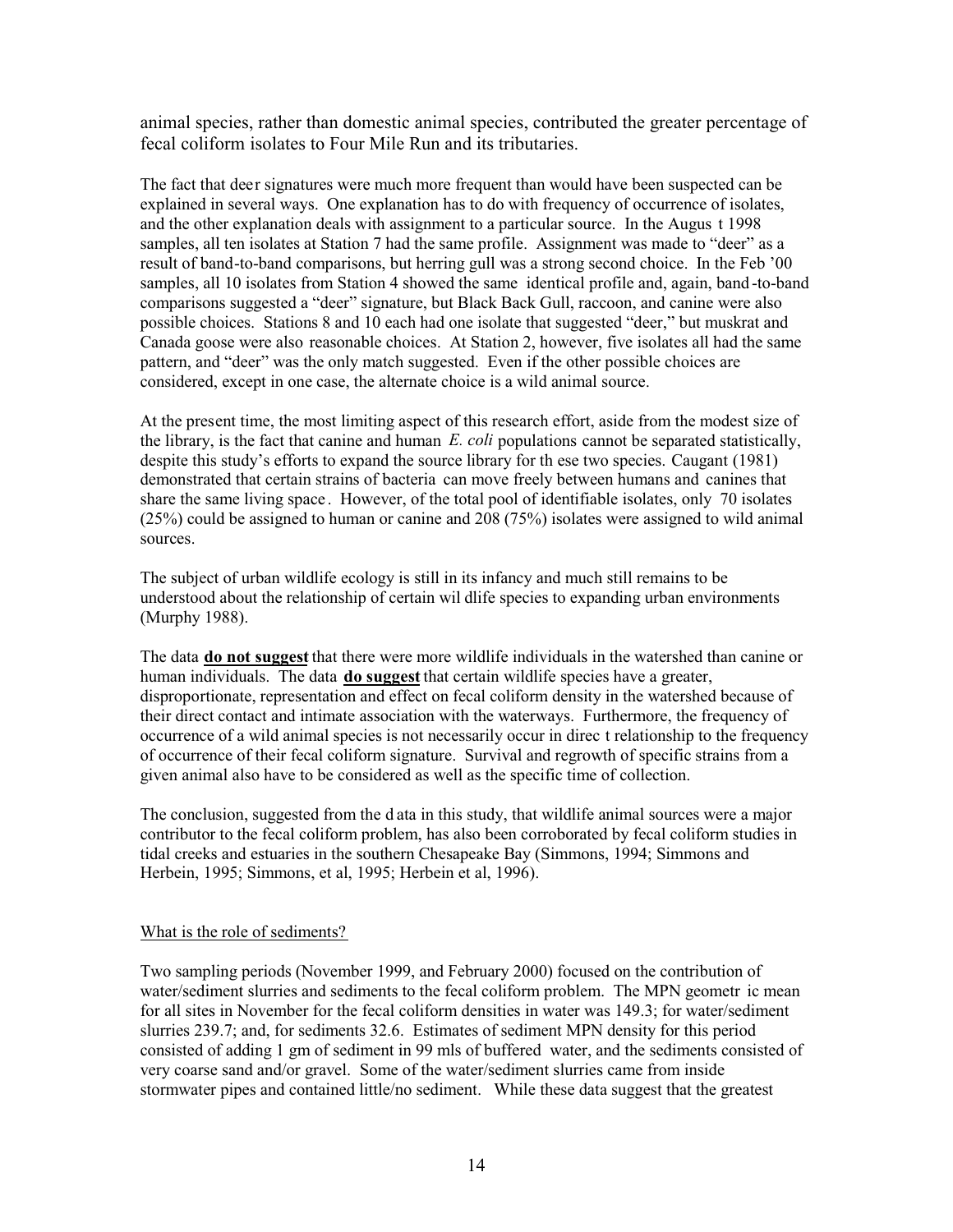number of fecal coliforms existed in the water column and as a microbial film attached to substrate, additional research using sonication is recommended to confirm this.

This exercise was repeated in February 2000. At this time, the composition of the sediments and amounts added to buffered water was different than in the November exercise. In February, two samples of very fine sediments were collected at each stormwater outfall and 1.0 gm was added to 100 ml of buffered water. In two other samples, 6.0 and 15.0 gms of sediment were added to the buffered water because the sediments were so coarse that it was not possible to weigh out 1.0 gram exclusive of residual water in the syringe. The MPN geometric mean in February for the fecal coliform densities in water was 132.3; for water/sedime nt slurries 592.9; and for sediments 574.3.

The role of sediments as potential reservoirs has been documented by other researchers (Van Donsel and Geldreich, 1971; Gerba and McLoed, 1976; Hood and Ness, 1982; Stephenson and Rychert, 1982; Sherer, et al., 1992; Davies, et al., 1995; and, Reay, 2000). The February data showed that microbial films and sediments can serve as reservoirs and potentially contribute to the nonpoint fecal coliform problem in Four Mile Run. This contribution could be through the addition of cells to the water column from regrowth of either microbial films or from the sediments. Contributions through regrowth and subsequent sampling of clonal populations from the water column could explain the low strain diversity found by this inve stigation in many of the samples collected from stormwater outfalls.

#### What is the role of non-E. coli fecal coliforms (NECFC)?

Non-E. coli fecal coliforms (NECFC) are those bacteria that also are characterized as part of the Enterobacteriaceae along with E. coli. NECFC species not only inhabit the intestinal tract of animals along with E. coli, but also they may occur as free-living organisms in aquatic systems as well. In routine examination of freshwaters using gas formation as a method of identificati on. these other Enterobacteriaceae species may give a false reading. Therefore, in trying to determine nonpoint E. coli sources, detailed identification of isolates must be made to rule out the presence of non-E. coli fecal coliform species.

The role of NECFC was not as significant in the final analysis of sources as originally believed, and the data suggested that NECFC contributed only in a minor way to the overall nonpoint fecal coliform source question. However, in some cases and based on the number of isolates analyzed at random, the data suggested that NECFC could be significant in isolated or localized situations. For example, at Station 3 in the May 6, 1999 sampling period, the 20 isolates removed for restriction analysis were all *Citrobacter freundii*. Likewise, on the same date at Station 6, 16 of the 20 isolates removed were *Enterobacter cloacae*. At Station 6 for the February 22, 2000 sampling, five of the 10 isolates removed were *C. freundii*. Even though the data suggested that NECFC occurred at a low density level, they did contribute to the overall fecal coliform density.

Of the 539 isolates removed from samples for restriction analysis, 89 isolates  $(17%)$  fell into the category of "NECFC" or "unidentified API profile." Of these 89 iso lates, 55 isolates were identified with the API profile system to be C. freundii, E. cloacae, Kluyvera, spp, Klebsiella pneumoniae, or K. ozaenae. Of these taxonomic groups, C. freundii and E. cloacae comprised the greatest number of isolates (29 and 18, respectively) that were encountered in the NECFC group.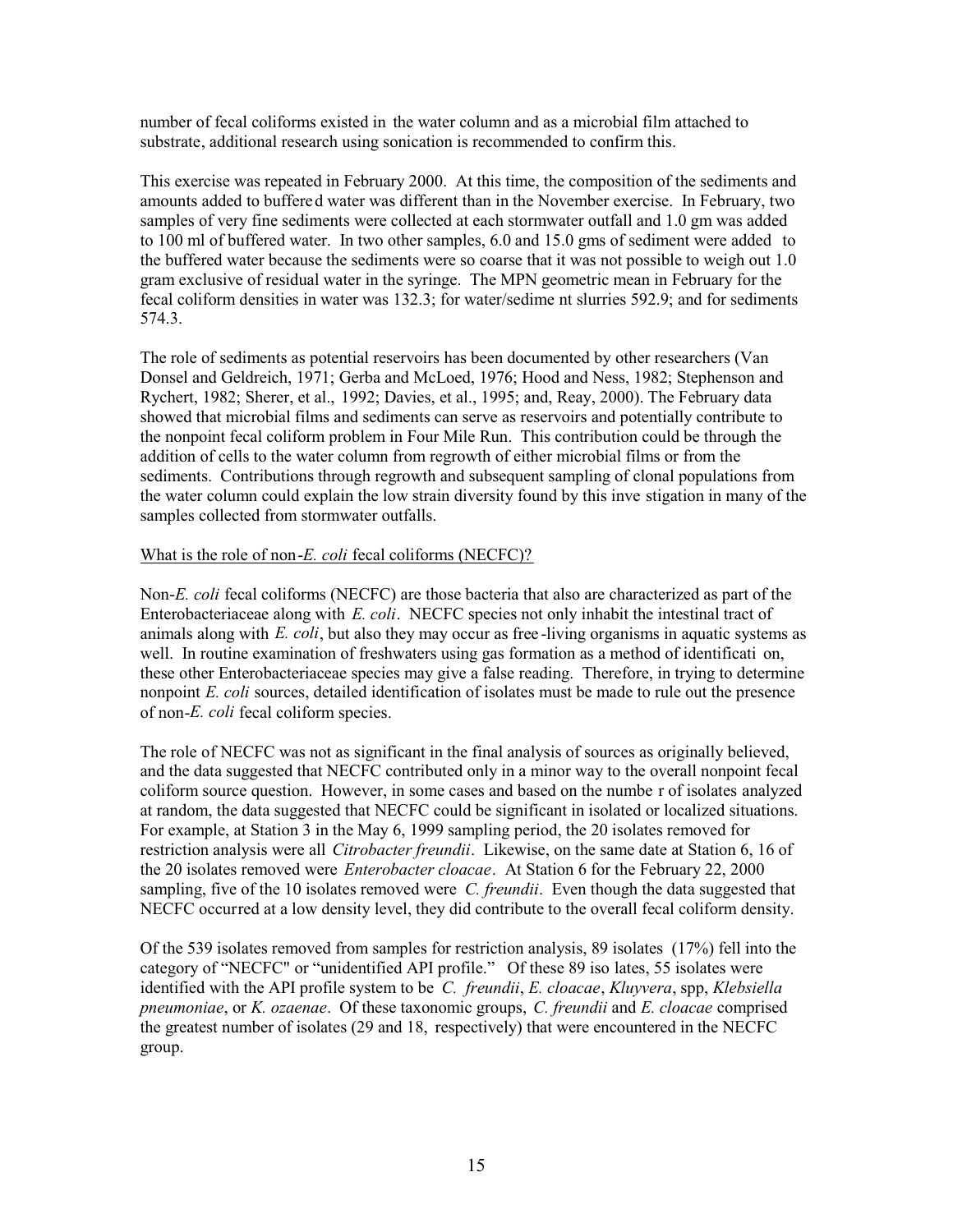#### Is there any seasonal variation?

No discernable pattern of seasonal variation among acceptable human or non -human matches was evident in this study. Furthermore, even the density of fecal coliforms was just as elevated during the winter sampling period as during the warmer months. This may point to a storm drain effect, as these drains have been previously documented to moderate baseflow temperatures within Four Mile Run (NVRC, 1996b).

#### What is the effect of baseflow drainage through storm drains?

Two-thirds of the watershed's original stream network has been converted to underground drainage, primarily in its headwaters. The data collected from storm drains suggested that drainage from these conduits during baseflow periods contributed significantly to the fecal coliform problem in Four Mile Run and its tributaries. For example, the MPN geometric mean of fecal coliform densities in open stretches of Four Mile Run and its tributaries was 231.1 ( $N=23$ ); whereas, the MPN geometric mean of fecal coliform densities from stormwater outfalls during the same period was  $400.2$  (N=11). In addition to temperature moderation, storm drains also prevent die-off by shielding the bacteria from the sun's ultravio let radiation. However, as with most E coli studies, these counts were highly variable and more data are needed to confirm a statistically valid correlation.

In June 2000 a study was conducted at two stormwater outfalls (Doctors Run and Manchester Street) to determine the degree to which fecal coliform density from the outfalls diminished with distance downstream. The distance downstream from each outfall was approximately 100 meters. The fecal coliform density at the Doctors Run outfall was  $\geq 1600$  and had decreased to a geometric mean of 624.0 at the downstream sampling point. At the Manchester Street outfall, the geometric mean of the fecal coliform density at the outfall was 914.5 but the density increased to a geometric mean of 1347.7 at the downst ream sampling point. In the latter case, given the range of density associated with MPN values, the data demonstrate that there was little/no removal of fecal coliform density within the 100 meter stretch and that the open water portion of the stream was influenced by the discharge from the stormwater line. In the former case (Doctors Run), the data suggest that, while the stream had some filtration capacity to reduce fecal coliform densities, the density in the stream was also influenced by the stormwate r discharge.

The influence of storm drains on the fecal coliform problem can be explained in two possible ways. First, the density of animal scat in the storm drains may provide a constant source of fecal coliforms as the water passes over the scat depos its. Second, and a more likely explanation, is that scat material is deposited in the storm drains, fecal coliforms are transported from the scat, become deposited in the storm drains, re-grow, and contribute to the microbial film found in the storm drains. Clonal populations lift-off, or are scoured by the moving water, and provide a continuous source, or inoculation, of fecal coliforms to the discharging water.

The importance of regrowth has been investigated by Simmons and his students (Carey and Simmons, 1995) in relation to discharge from a poultry processing plant on Virginia's Eastern Shore. Sediments are also important reservoirs for fecal coliform introduction to surface waters as noted by other investigators (cited above). Additional water ch emistry data from Four Mile run and its tributaries (Northern Virginia Planning District Commission, 1996b) indicate that sufficient quantities of nutrients and carbon are available to support regrowth in the storm drains.

Additional research on urban portions of Northern Virginia (Harms and Southerland (1975); Randall, et al. (1978); and, Environmental Systems Analysis, Inc (1999)) corroborates a dominant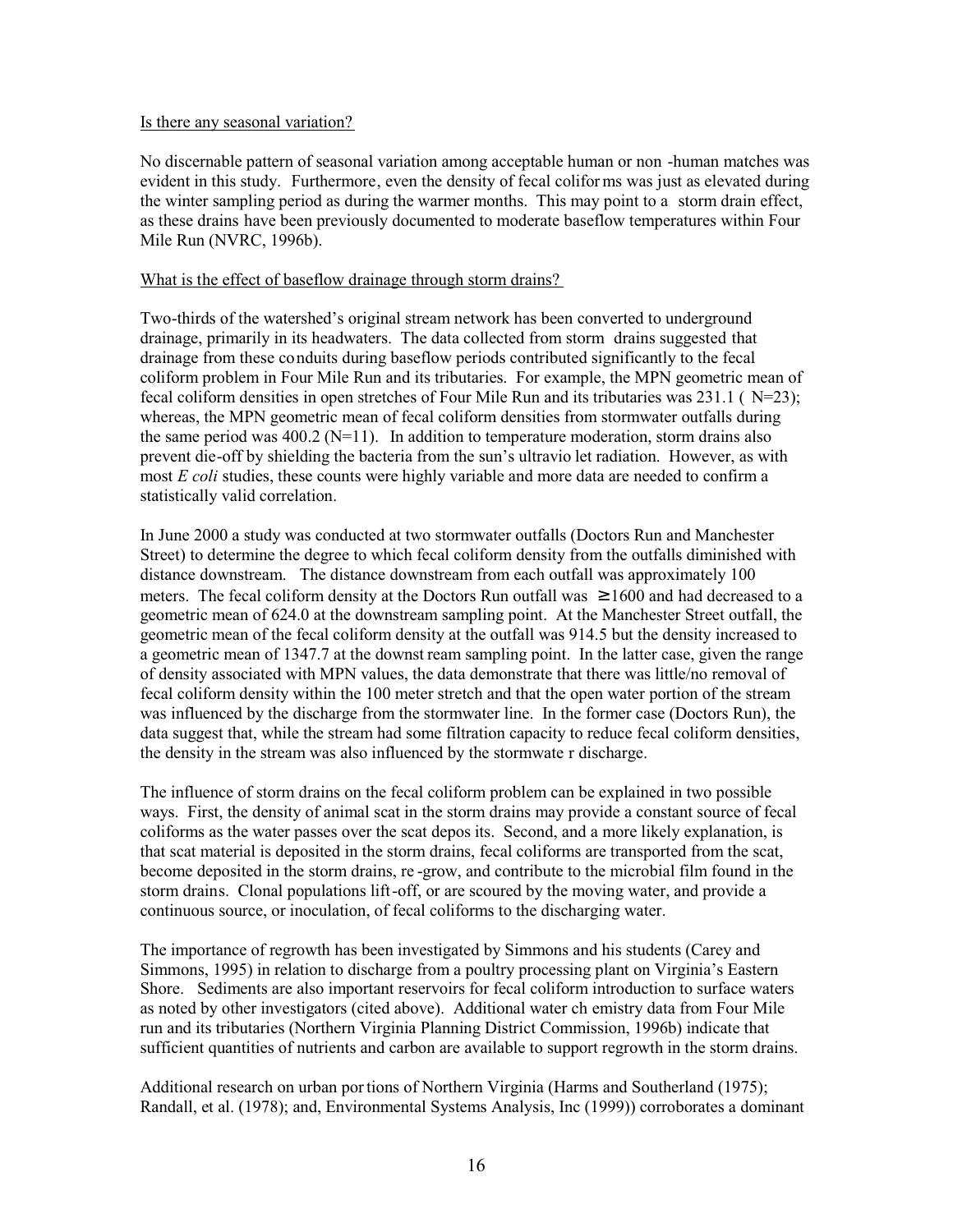deleterious influence of storm drains on water quality. Detrimental urban runoff contributions of nutrients, sediment, and other pollutants are well documented in the nonpoint source literature. Environmental Systems Analysis, Inc. (1999) completed a baseline macroinvertebrate assessment of Four Mile Run and found that the substrate at most sampling site s showed dominance of a few pollution-tolerant macroinvertebrates, and stations characterized by high levels of algal growth (evidence of nutrient loading), sedimentation, and erosive flows from high storm drain discharges during wet weather.

#### **SUMMARY**

Based on the interpretation of DNA profile analyses of pulsed field gel electrophoresis patterns for those E. coli isolates from Four Mile Run and its tributaries that could be matched with E. coli strains from known sources in the Virginia Tech library; and, from fecal coliform densities of water, water/sediment slurries, and sediment, the data suggested the following:

- 1. nonhuman species are the dominant sources of E. coli to Four Mile Run and its tributaries;
- 2. waterfowl contribute over one-third (37%) of those isolates that could be identified;
- 3. the presence of human  $E$ . *coli* is localized;
- 4. the nonhuman sources are wildlife species that have intimate association with the waterways;
- 5. the predominant nonhuman mammal contributors are raccoon, dog, deer, an d Norway rat;
- 6. the combined human and canine contribution is approximately 25% of those isolates that could be identified;
- 7. the organisms contributing to the presence of E. coli are those animals which would normally be expected in an urban watershed;
- 8. discharge from storm drains during baseflow seems to play a significant role in the fecal coliform problem;
- 9. without regard to specific host animals, E. coli bacteria seem to regrow, through cloning, within the storm drains and stream sediments, which in turn per petuate elevated bacteria levels within the connected surface waters of Four Mile Run.

The data **do not suggest** there were more wildlife individuals in the watershed than canine or humans, but the data **do suggest** that certain wildlife species may have a gre ater, disproportionate, representation in the DNA profile analysis because of their direct contact and intimate association with the waterways. The DNA profile analysis is not a tool for estimating population density of any given animal species, but it ma y be an excellent method to identify those animals that have an impact on water quality.

It is neither desirable nor practical to eliminate wildlife animal species in the watershed. Ecologically speaking, the microbial community, including  $E$ . coli, is doing what heterotrophic microorganisms do – absorb nutrients and decompose organic compounds. The continued high levels of E. coli suggest an ecosystem out of balance irrespective of the source.

While the citizens of Four Mile Run and those governmental age ncies whose job it is to oversee and improve water quality in Four Mile Run deserve considerable credit for improving water quality in Four Mile Run and its tributaries, much remains to be done to reduce nutrient loading which may contribute to the regrowth of those E. coli which make their way into the waterways.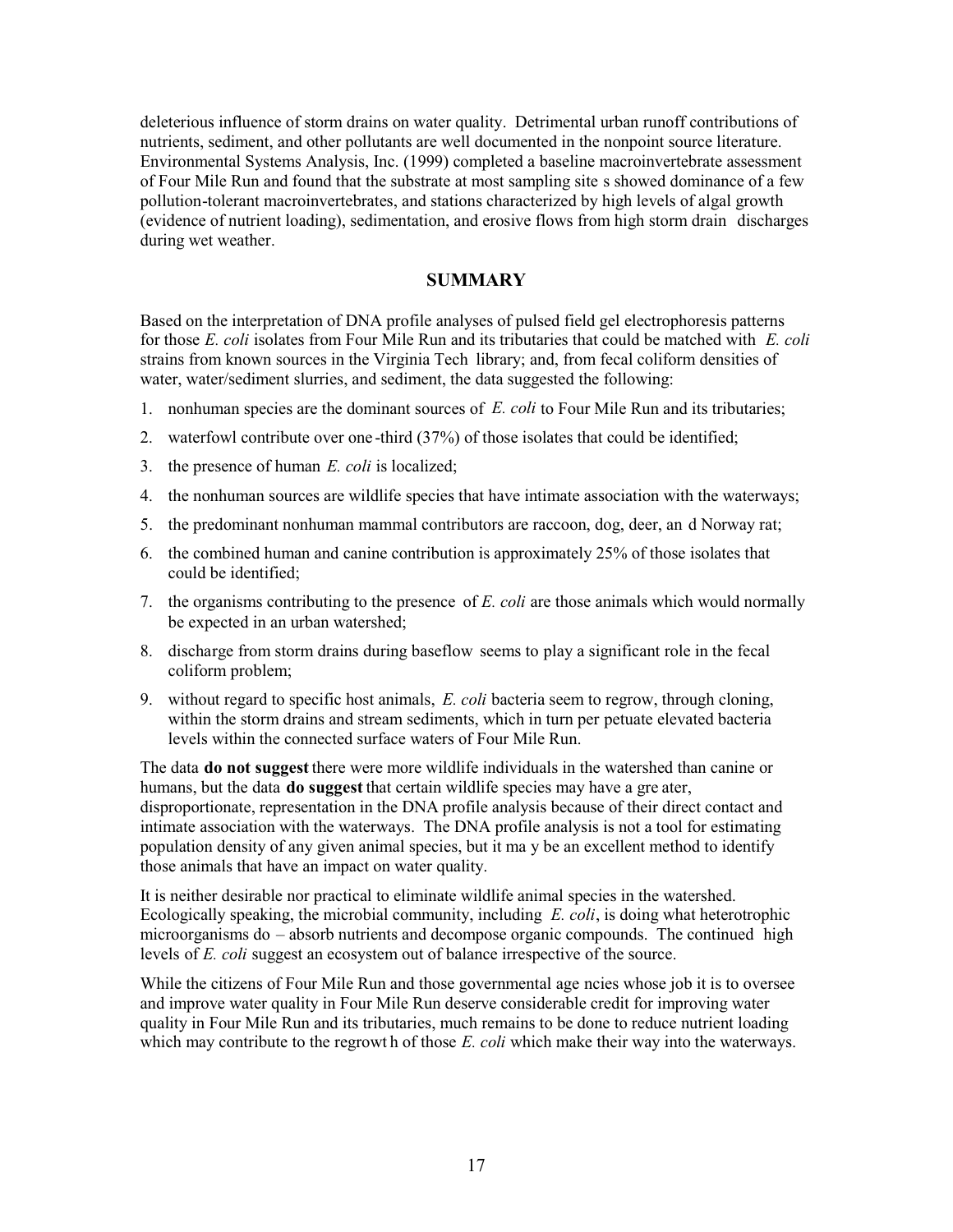#### **REFERENCES**

American Public Health Association, American Water Works Association, and Water Environment Federation. 1992. Standard Methods for the Examination of Water and Wastewater. Eighteenth Edition. American Public Health Association, 1015 Fifteenth Street, NW, Washington, DC 20005.

Buchrieser, C, VV Gangar, RL Murphree, ML Tamplin, and CW Kaspar. 1995. Multiple Vibrio vulnificus strains in oysters as demonstrated by clampe d homogenous electric field gel electrophoresis. Appl. and Environ. Microbiol. 61: 1163 -1167.

Caugant, D.A., B.R. Levin, and R.K. Selander. 1981. Distribution of multilocus serotypes of Escherichia coli within and between host families. Journal of Hygiene 92:377-384.

Carey, J and GM Simmons, Jr. 1995. The use of DNA technology to predict nonpoint fecal coliform sources. Water Resources Research Conference, Richmond, Virgi nia.

Chang, G., J Brill, and R Lum. 1989. Proportion of  $\beta$ -D-glucuronidase-negative Escherichia coli in human fecal samples. Appl. Environ. Microbiol. 55:335 -339.

Davies, CM, JAH Long, M Donald, and NJ Ashbolt. 1995. Survival of fecal microorganisms in marine and freshwater sediments. Appl. Environ. Microbiol. 61: 1888 -1896.

Edberg, SC, JE Patterson, and DB Smith. 1994. Differentiation of distribution systems, source water, and clinical coliforms by DNA analysis. J. Clin. Microbiol. 32:139 -142.

Environmental Systems Analysis, Inc. 1999. Appendix  $C -$ Baseline Monitoring (part of a survey of macrobenthic diversity in Four Mile Run).

Feng, P.C.S. and PA Hartman. 1982. Fluorogenic assays for immediate confirmation of Escherichia coli. Appl. Environ. Microbiol. 43: 1320-1329.

Gerba, CP and JS McLoed. 1976. Effect of sediments on the survival of Escherichia coli in marine waters. Appl. Environ. Microbiol. 32: 114 -120.

Goering, R. 1993. Molecular epidemiology of nosocomical infection: Ana lysis of chromosomal restriction fragment patterns by pulsed-field gel electrophoresis. Infect. Control Hosp. Epidemiol. 14: 595-600.

Hadidian, J, DA Manski, and S Riley. 1991. Daytime resting site selection in an urban raccoon population, pp. 39-45. In LW Adams and DL Leedy (eds), Wildlife Conservation in Metropolitan Environments . National Institute for Urban Wildlife, Symposium, Ser.2, 10921 Trotting Ridge Way, Columbia, MD, 21044.

Hadidian, J, GR Hodge, and JW Grandy (eds). 1997. Wild Neighb ors. Humane Society of the United States, Fulcrum Publishing, 350 Indiana Street, Suite 350, Golden, Colorado 80401 - 5093.

Harms, LL and EV Southerland. 1975. A case study of non-point source pollution in Virginia. Bull. 88. Virginia Water Resources Research Center, Virginia Polytechnic Institute and State University, Blacksburg, VA. 62 p.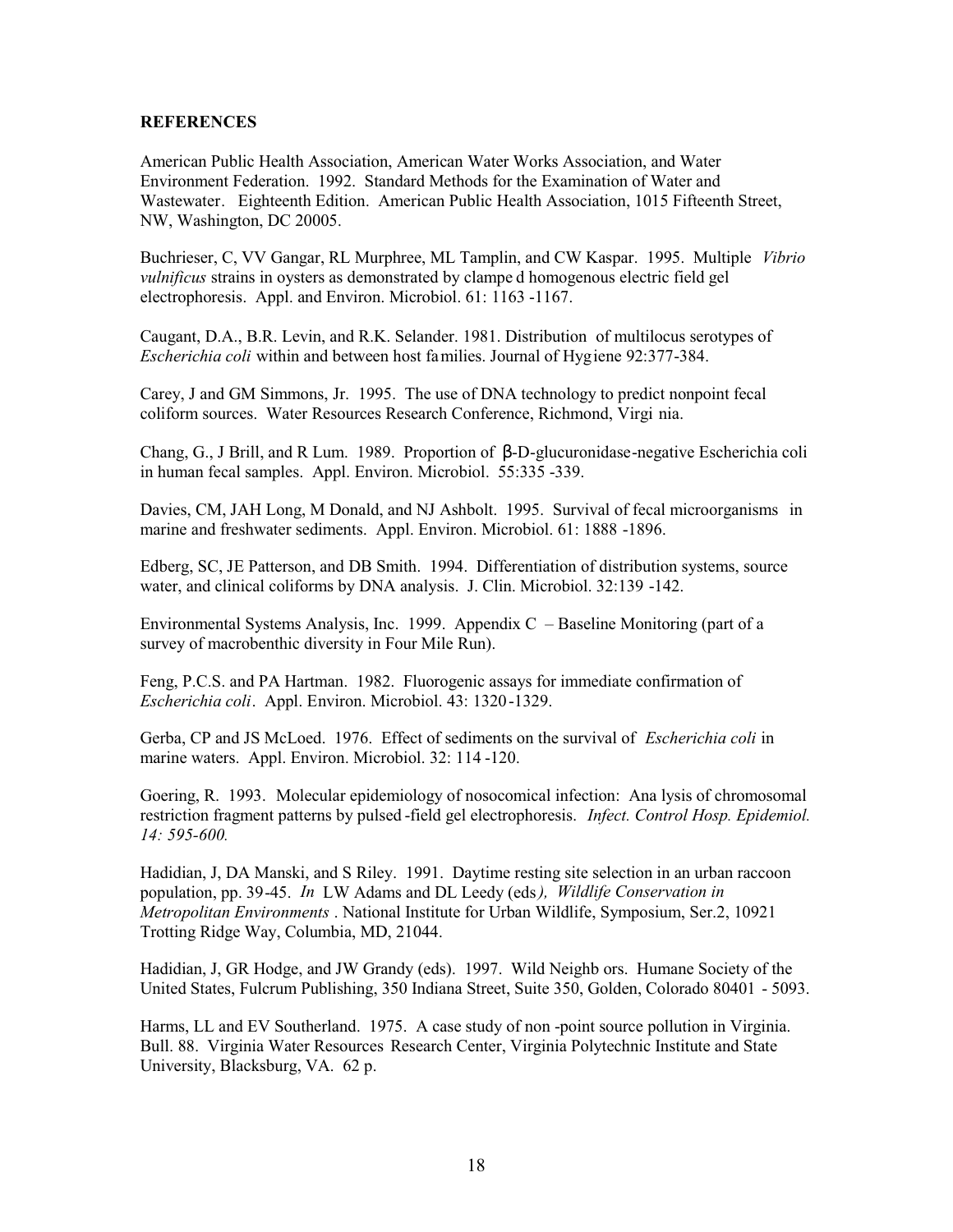Herbein, SL, GM Simmons, Jr. and SL Myers. 1996. Use of (PFGE) to investigate nonpoint fecal coliform sources to tidal inlets on the Eastern Shore of the Chesapea ke Bay. Poster presented at the 1996 Annual Meeting of the American Society of Microbiology, New Orleans, LA. (Abstract with data available).

Hood, MA and GE Ness. 1982. Survival of *Vibrio cholerae* and *Escherichia coli* in estuarine waters and sediment. Appl. Environ. Microbiol. 43: 578-584.

Maslow, JN, AM Slutsky, and RD Arbeit. 1993. Application of Pulsed -Field Gel Electrophoresis to Molecular Epidemiology, pp. 563 -572. In DH Persing, TF Smith, FC Tenover, and TJ White (eds.), Diagnostic Molecular Biology Principles and Applications. American Society of Microbiologists, Washington, DC.

Murphy, DD. 1988 Challenges to biological diversity in urban areas, pp. 71 -76. In EO Wilson and FM Peter (eds), *Biodiversity*. National Academy Press, Washington, DC.

Northern Virginia Planning District Commission. 1994. Dog Waste Contributions to Urban NPS Pollution (unpublished white paper). Annandale, Virginia 22003.

Northern Virginia Planning District Commission. 1996(a). Staff Analysis of 1990 U.S. Ce nsus data (unpublished).

Northern Virginia Planning District Commission. 1996(b). Four Mile Run watershed in -stream water quality final report (April 1992 - March 1993, expanded October 1996).

Northern Virginia Planning District Commission. 1998. Bact eria source identification—a phased approach for meeting CWA goals (604 -b proposal to Virginia DEQ).

Randall, CW, TJ Gizzard, RC Hoehn. 1978. Impact of urban runoff on water quality in the Occoquan watershed. Bull. 80. Virginia Water Resources Researc h Center, Virginia Polytechnic Institute and State University, Blacksburg, VA. 77p.

Reay, WG. 2000. Influence of septic tank effluent on groundwater quality and nearshore sediment nutrient and fecal coliform bacteria fluxes. Submitted to *Estuaries*.

Simmons, GM, Jr. 1994. Potential sources for nonpoint introduction of Escherichia coli (E. coli) to tidal inlets. Interstate Seafood Conference, Proceedings. Rehobeth Beach, Delaware.

Simmons, GM, Jr. and SA Herbein. 1995. The importance of marshes a s potential reservoirs for fecal coliforms in coastal marine environments. Final Report to the Virginia Department of Conservation and Historic Resources. Division of Soil and Water Conservation, Richmond, VA.

Simmons, GM, Jr., SA Herbein, and CA James. 1995. Managing nonpoint fecal coliform sources to tidal inlets. Water Res. Update. Issue 100: 64 -74.

Stephenson, GR and RC Rychert. 1982. Bottom sediment: a reservoir of *Escherichia coli* in rangeland streams. Jour. Range Management 35: 119 -124.

Sherer, BM, JR Miner, JA Moore, and JC Buckhouse. 1992. Indicator bacterial survival in stream sediments. J. Environ. Qual. 21: 591-595.

State Water Control Board. 1997. Water Quality Standards. Effective date, December 10, 1997.